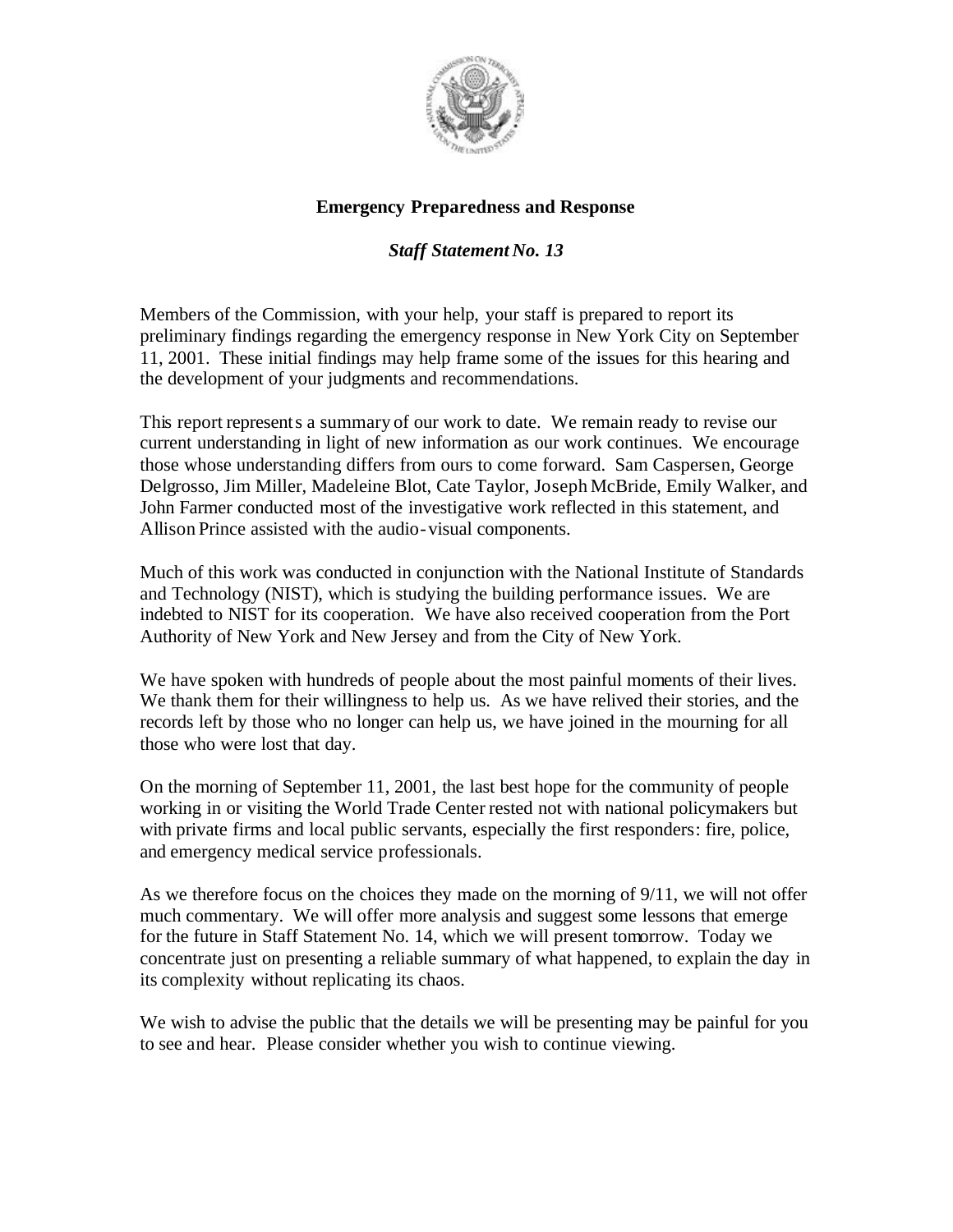### **Building Preparedness on 9/11**

Emergency response is a product of preparedness. We begin with a brief discussion of measures taken to enhance safety and security at the World Trade Center after the 1993 bombing.

The World Trade Center (WTC) complex was built for the Port Authority of New York and New Jersey. Construction began in 1967, and tenants began to occupy its space in 1970. The Twin Towers came to occupy a unique and symbolic place in the culture of New York City and America.

The WTC actually consisted of seven buildings, including one hotel, spread across 16 acres of land. The buildings were connected by an underground mall one level below the plaza area. The Twin Towers ("1 WTC" or the "North Tower," and "2 WTC" or the "South Tower") were the signature structures, containing 10.4 million square feet of office space. On any given work day up to 50,000 office workers occupied the towers, and 40,000 visitors passed through the complex.

Both towers had 110 stories and were about 1,350 feet high. Both were square; each wall measured 208 feet in length. The outside of each tower was covered by a frame of 14 inch-wide steel columns; the centers of the steel columns were 40 inches apart. These exterior walls bore the majority of the weight of the building.

The interior core of the buildings was a hollow steel shaft, in which elevators and stairwells were grouped. Each tower contained three central stairwells, which ran essentially from top to bottom, and 99 elevators. Generally, elevators originating in the lobby ran to "sky lobbies" on upper floors, where further elevators carried passengers to the tops of the buildings.

Stairwells A and C ran from the  $110<sup>th</sup>$  floor to the mezzanine level and Stairwell B ran from the  $107<sup>th</sup>$  floor to level B6. All three stairwells ran essentially straight up and down, except for two deviations in Stairwells A and C where the staircase jutted out toward the perimeter of the building. The se deviations were necessary because of the placement of heavy elevators and machine rooms. These areas were located between the  $42<sup>nd</sup>$  and  $48<sup>th</sup>$ floors and the  $76<sup>th</sup>$  and  $82<sup>nd</sup>$  floors in both towers.

On the upper and lower boundaries of these deviations were "transfer" hallways contained within the stairwell proper. Each hallway contained "smoke doors" to prevent smoke from rising from lower to upper portions of the building. Smoke doors were kept closed but not locked. Other than these slight deviations in Stairwells A and C, the stairs ran straight up and down.

Doors leading to the roof were kept locked. The Port Authority told us that this was because of structural and radiation hazards, and for security reasons. To access the roof in either towers required passing through three doors: one leading from the stairwell onto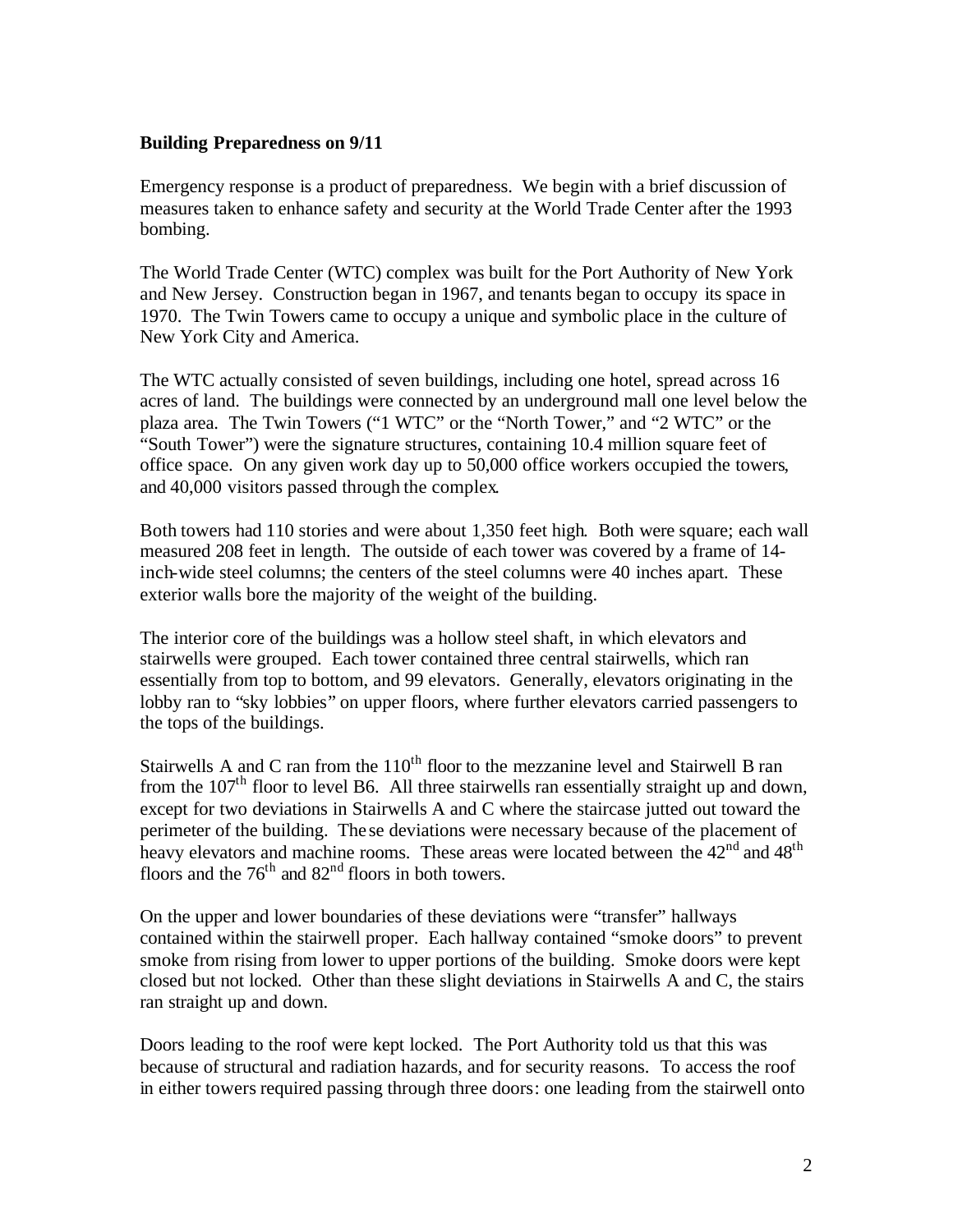the  $110<sup>th</sup>$  floor, and two leading from the floor onto the roof itself. There was no rooftop evacuation plan. The roof was a cluttered surface that would be a challenging helipad even in good conditions and, in a fire, smoke from the building would travel upward.

Unlike most of America, both New York City and the World Trade Center had been the target of terrorist attacks before 9/11. On February 26, 1993, a 1,500-pound bomb stashed in a rental van was detonated on a parking garage ramp beneath the Twin Towers. The explosion killed six people, injured 1,000 more, and exposed vulnerabilities in the World Trade Center's and the City's emergency preparedness.

The towers lost power and communications capability. Generators had to be shut down to assure safety. Elevators stopped. The public address system and emergency lighting systems failed. The unlit stairwells filled with smoke and were so dark as to be impassable. Rescue efforts by the Fire Department of New York were hampered by the inability of its radios to function in buildings as large as the Twin Towers. The 9-1-1 emergency call system was overwhelmed. The explosion occurred at 12:17 p.m.; the last person was evacuated nearly ten hours later in a helicopter rescue by the New York Police Department.

To address the problems encountered during the response to the 1993 bombing, the Port Authority implemented \$100 million in physical, structural, and technological changes to the WTC. In addition, the Port Authority enhanced its fire safety plan.

The Port Authority added battery-powered emergency lighting to the stairwells and backup power to its alarm system. Other upgrades included glow-in-the-dark signs and markings. Upgrades to the elevator system included a redesign of each building's lobby command board to enable it to monitor all of the elevators.

To aid communications the Port Authority installed a "repeater system" for use by the Fire Department of New York. The "repeater" used an antenna on the top of 5 WTC to "repeat" and greatly amplify the wave strength of radio communications, so they could be heard more effectively by firefighters operating many floors apart.

The Port Authority also sought to prepare civilians better for future emergencies. Deputy fire safety directors conducted biannual fire drills, with advance notice to tenants. During a fire drill, designated fire wardens were instructed to lead people in their respective areas to the center of the floor where they would use an emergency intercom phone to obtain specific information on how to proceed.

Civilians were taught basic procedures such as to evacuate by the stairs and to check doors for heat before proceeding. Civilians who evacuated in both 1993 and 2001 have told us that they were better prepared in 2001.

Civilians were not, however, directed into the stairwells during these drills. Civilians were not provided with information about the configuration of the stairwells and the existence of transfer hallways or smoke doors. Neither full nor partial evacuation drills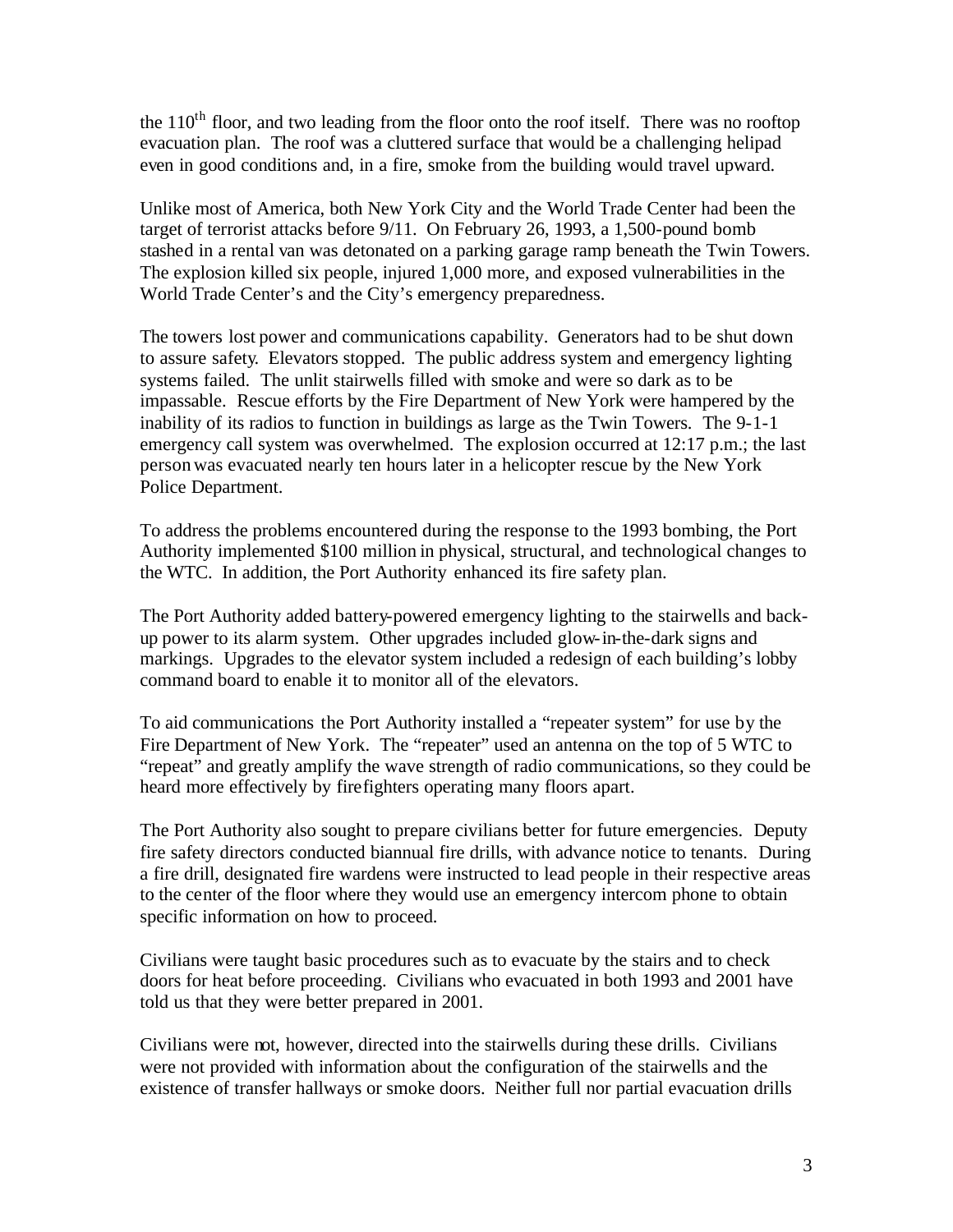were held. Participation in the drills that were held, moreover, varied greatly from tenant to tenant.

Civilians were never instructed not to evacuate up. The standard fire drill instructions advised participants that in the event of an actual emergency, they would be directed to descend to at least two floors below the fire. Most civilians recall simply being taught to await instructions which would be provided at the time of an emergency.

Civilians were not informed that rooftop evacuations were not part of the Port Authority's evacuation plan. They were not informed that access to the roof required a key. The Port Authority acknowledges that it had no protocol for rescuing people trapped above a fire in the towers.

### **Preparedness of First Responders on 9/11**

On 9/11, the principal first responders were from the Fire Department of New York (FDNY), the New York Police Department (NYPD), the Port Authority Police Department (PAPD), and the Mayor's Office of Emergency Management (OEM).

The 40,000-officer New York Police Department consisted of three primary divisions: operations, intelligence, and administration. The Special Operations Division supervised units critical in responding to a major event. This division included the aviation unit, which provided helicopters for the purpose of survey and/or rescue, and the Emergency Service Units (ESU), or rescue teams, which carried out specialized missions.

The NYPD had standard operating procedures for the dispatch of officers to an incident. Gradations in response were called "mobilization" levels and went from 1 (lowest) to 4 (highest). Level 3 and 4 mobilizations could not be ordered by someone below the rank of captain.

The NYPD ran the City's 9-1-1 emergency call center. 9-1-1 operators were civilians trained in the rudiments of emergency response. Fire emergencies were transferred to the FDNY dispatch center.

The 11,000-member Fire Department of New York was headed by a Fire Commissioner, who, unlike the Police Commissioner, lacked operational authority. Operations were controlled by the Chief of Department.

Basic operating units included ladder companies, to conduct standard rescue operations, and engine companies, to put out fires. The Department's Specialized Operations Command contained specialized units, including five rescue companies, to perform specialized and highly risky rescue operations, and one HAZMAT team.

The logistics of fire operations were coordinated by Fire Dispatch Operations division. 9-1-1 calls concerning fire emergencies were transferred to this division.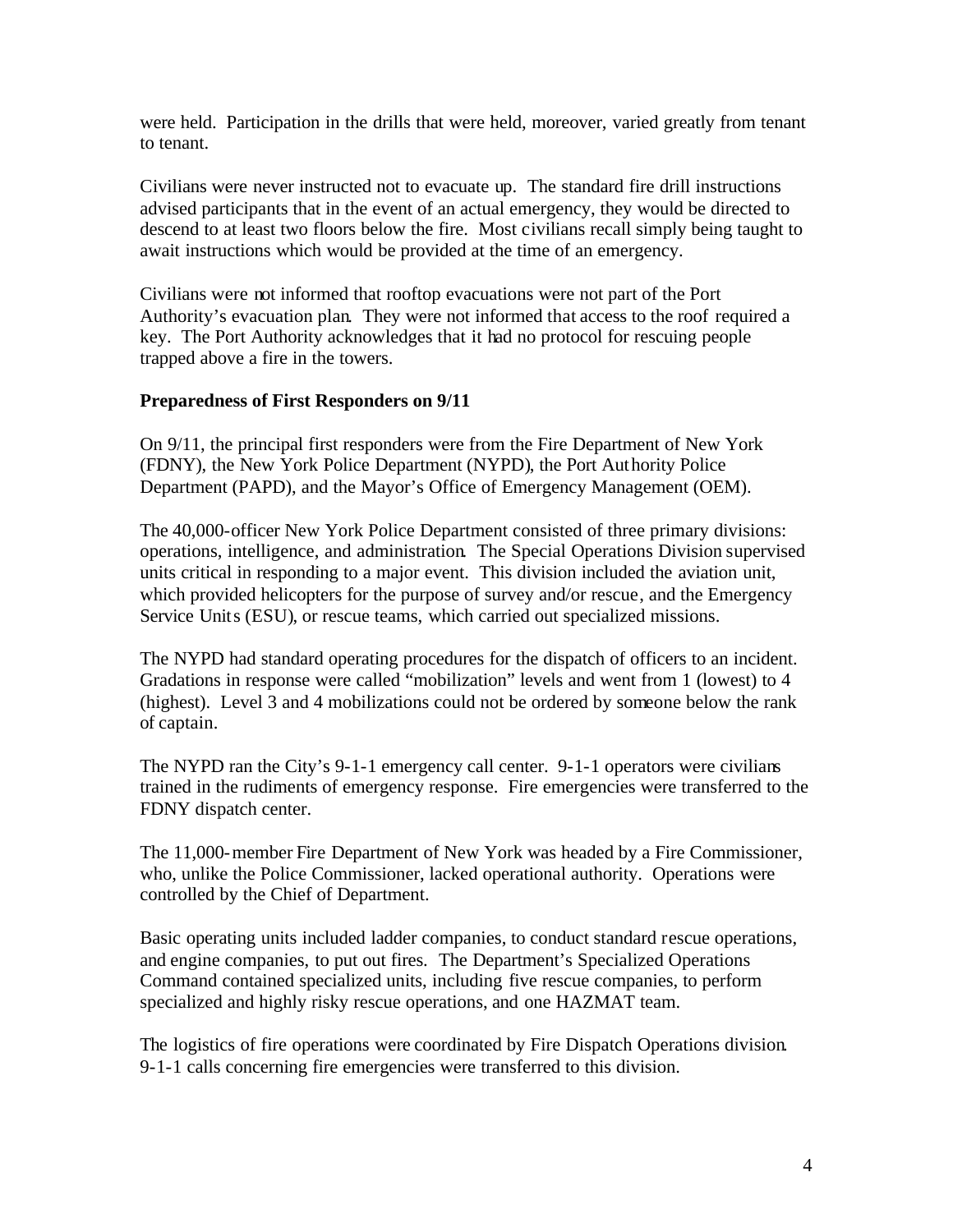Alarm levels escalated from first(lowest) to fifth (highest) with a pre-established number of units associated with each. Prior to 9/11, it was common FDNY practice for units to arrive with extra personnel, and for off-duty firefighters to respond to major incidents.

The years leading up to 9/11 were successful ones for the FDNY. In 2000, fewer people died from fires in New York City—107—than in any year since 1946. Firefighter deaths—22 during the 1990s—compared favorably with the best periods in FDNY history. The FDNY had fought 153,000 fires in 1976; in 1999, that number had been reduced to 60,000.

In July 2001, Mayor Rudolph Giuliani signed a directive entitled "Direction and Control of Emergencies in the City of New York." Its purpose was "to ensure the optimum use of agency resources while … eliminating potential conflict among responding agencies which may have areas of overlapping expertise and responsibility."

The directive designated, for different types of emergencies, an appropriate agency as "Incident Commander." The Incident Commander would be "responsible for the management of the City's response to the emergency." The role of the Mayor's Office of Emergency Management was supportive, to "coordinate the participation of all city agencies in resolving the event," and to "assist the Incident Commander in his/her efforts in the development and implementation of the strategy for resolving the event."

The Mayor's creation of the Office of Emergency Management and the issuance of his Incident Command Directive were attempts to address the long-standing rivalry between the NYPD and the FDNY. This rivalry has been acknowledged by every witness we have asked about it. Some characterized the more extreme manifestations of the rivalry—fistfights at the scenes of emergencies, for instance—as the actions of "a few knuckleheads." Some described the rivalry as the result of healthy organizational pride and competition. Others told us that the problem has escalated over time and has hampered the ability of the City to respond well in emergency situations.

The NYPD and the FDNY were two of the preeminent emergency response organizations in the United States. But each considered itself operationally autonomous. Each was accustomed to responding independently to emergencies. By September 11 neither had demonstrated the readiness to respond to an "Incident Commander" if that commander was an official outside of their Department. The Mayor's Office of Emergency Management had not overcome this problem.

As we turn to the events of September 11, we will try to describe what happened in the following one hundred minutes:

- -- The 17 minutes from the crash of hijacked American Airlines Flight 11 into World Trade Center 1 (the North Tower) at 8:46 a.m. until the South Tower was hit
- -- The 56 minutes from the crash of hijacked United Airlines Flight 175 into World Trade Center 2 (the South Tower) at 9:03 a.m. until the collapse of the South Tower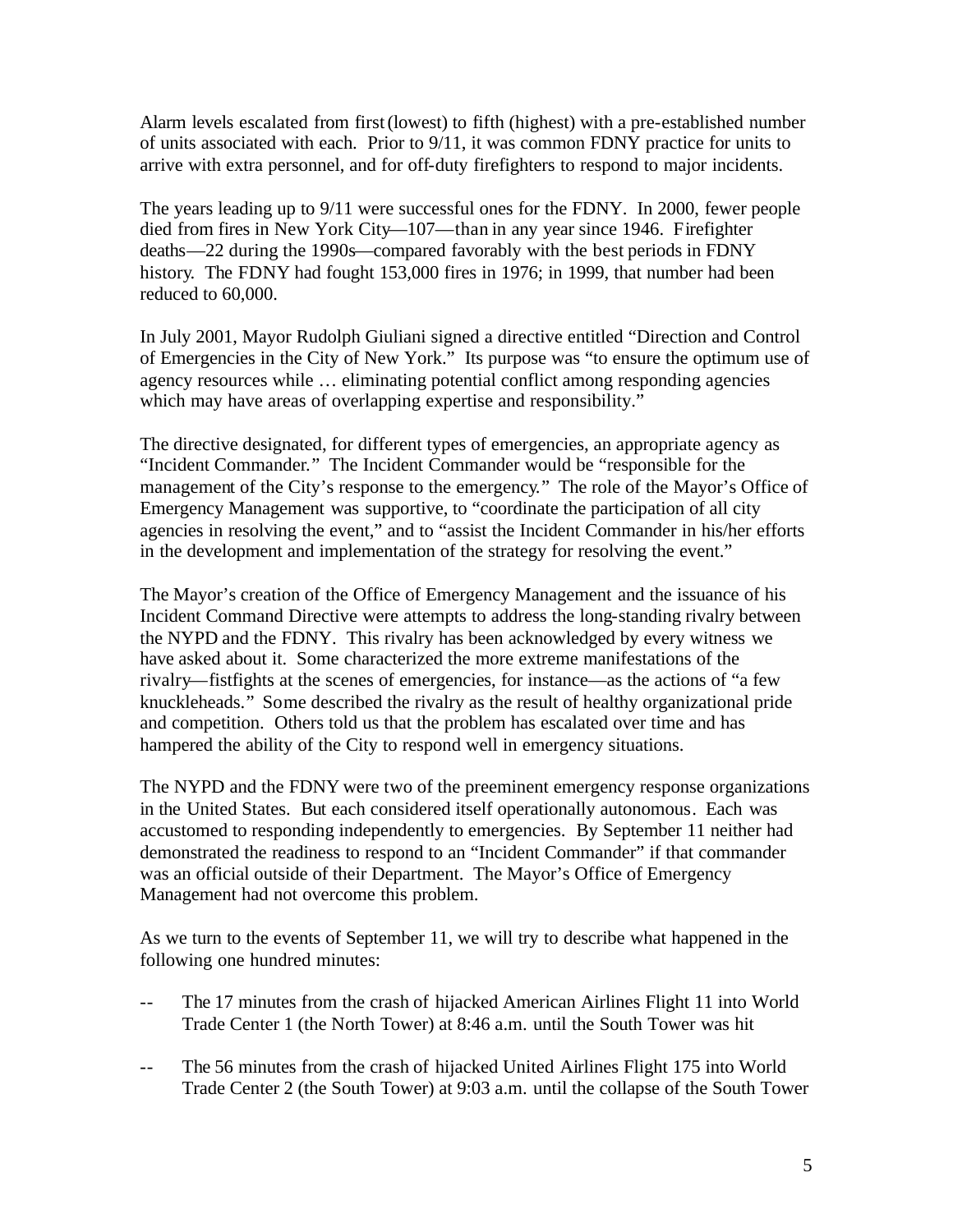-- The 27 minutes from the collapse of the South Tower at 9:59 a.m. until the collapse of the North Tower at 10:26 a.m.

### **From 8:46 until 9:03 a.m.**

At 8:46:40 a.m. the hijacked American Airlines Flight 11 flew into the upper portion of the North Tower.

## *Video: AA 11 hits North Tower.*

The plane cut through floors 93/94 to 98/99 of the building. All three of the building's stairwells became impassable from the  $92<sup>nd</sup>$  floor up. Hundreds of civilians were killed instantly by the impact. Hundreds more remained alive but trapped.

A jet fuel fireball erupted upon impact, and shot down at least one bank of elevators. The fireball exploded onto numerous lower floors, including the  $77<sup>th</sup>$ ,  $50<sup>th</sup>$ ,  $22<sup>nd</sup>$ , West Street lobby level, and the B4 level, four stories below ground. The burning jet fuel immediately created thick, black smoke which enveloped the upper floors and roof of the North Tower. The roof of the South Tower was also engulfed in smoke because of prevailing light winds from the north.

Within minutes, New York City's 9-1-1 system was flooded with eyewitness accounts of the event. Most callers correctly identified the target of the attack. Some identified the plane as a commercial airliner.

The first response came from private firms and individuals—the people and companies in the building. Everything that would happen to them during the next few minutes would turn on their circumstances and their preparedness, assisted by building personnel on site.

Because all of the building's stairwells were destroyed in the impact zone, the hundreds of survivors trapped on or above the 92<sup>nd</sup> floor gathered in large and small groups, primarily between the  $103<sup>rd</sup>$  and  $106<sup>th</sup>$  floors. A large group was reported on the  $92<sup>nd</sup>$ floor, technically below the impact but trapped by debris. Civilians were also reported trapped below the impact zone, mostly on floors in the eighties, though also on at least the  $47<sup>th</sup>$  and  $22<sup>nd</sup>$  floors, as well as in a number of elevators.

Because of damage to the building's systems, civilians did not receive instructions on how to proceed over the public address system. Many were unable to use the emergency intercom phones as instructed in fire drills. Many called 9-1-1.

9-1-1 operators and FDNY dispatchers had no information about either the location or magnitude of the impact zone and were therefore unable to provide information as fundamental as whether callers were above or below the fire. 9-1-1 operators were also not given any information about the feasibility of rooftop rescues. In most instances, 9-1- 1 operators and FDNY dispatchers, to whom the 9-1-1 calls were transferred, therefore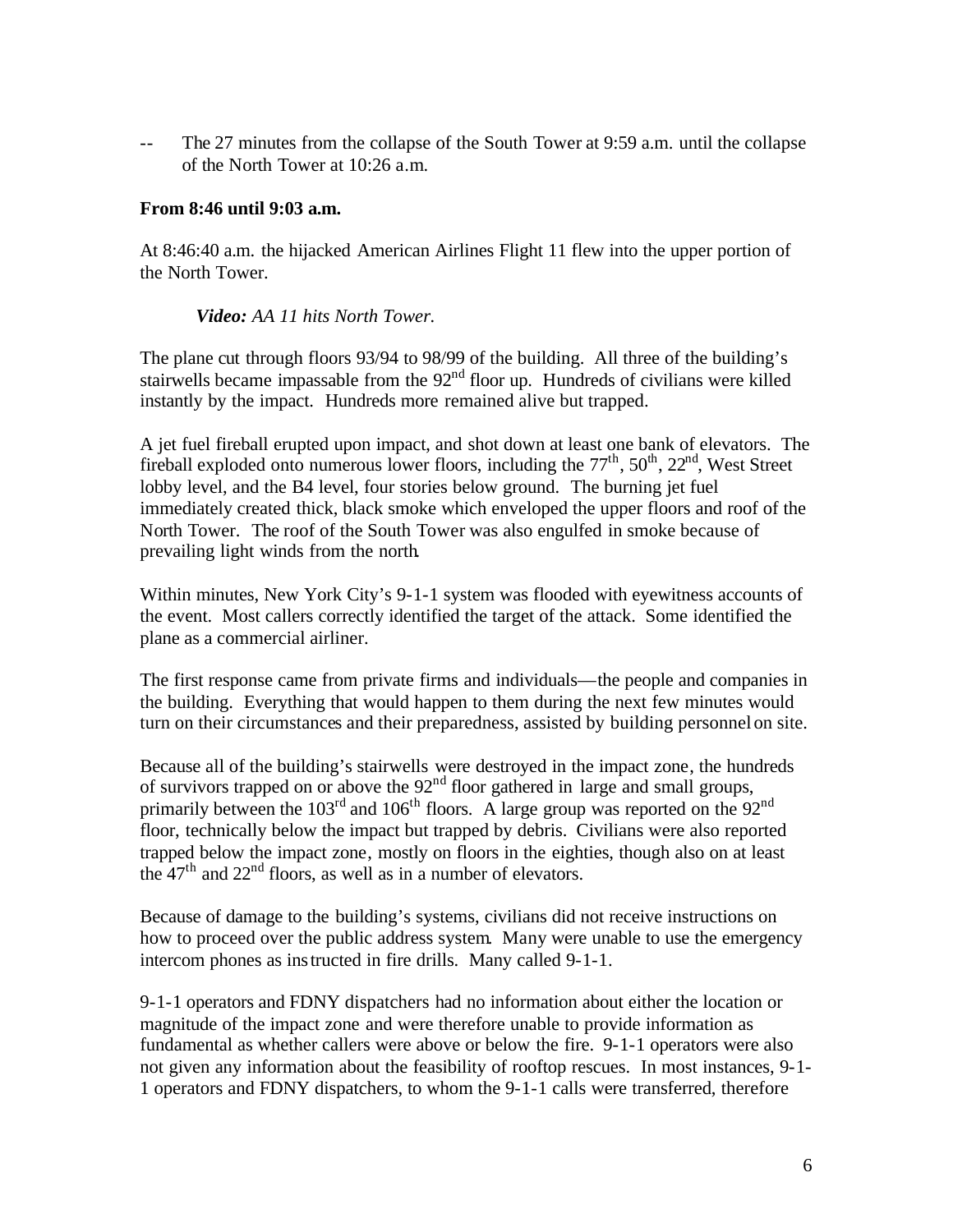relied on standard operating procedure for high-rise fires. Those procedures are to advise civilians to stay low, remain where they are, and wait for emergency personnel to reach them. This advice was given to callers from the North Tower for locations both above and below the impact.

The protocol of advising against evacuation, of telling people to stay where they were, was one of the lessons learned from the 1993 bombing. Fire chiefs told us that the evacuation of tens of thousands of people from skyscrapers can create many new problems, especially for disabled individuals or those in poor health. Many of the injuries after the 1993 bombing occurred during the evacuation. Evacuees also may complicate the movements and work of firefighters and other emergency workers.

Although the default guidance to stay in place may seem understandable in cases of conventional high rise fires, all the emergency officials that morning quickly judged that the North Tower should be evacuated. The acting fire safety director in the North Tower immediately ordered everyone to evacuate that building, but the public address system was damaged and no one apparently heard the announcement.

Hence, one of the few ways to communicate to people in the building was through calls to the 9-1-1 or other emergency operators. We found no protocol for communicating updated evacuation guidance to the 9-1-1 operators who were receiving calls for help. Improvising as they learned information from callers, some operators advised callers that they could break windows. Some operators were advising callers to evacuate if they could.

Below the impact zone in the North Tower, those civilians who could began evacuating down the stairs almost immediately.

*Claire McIntyre, Manager, Administration Services, American Bureau of Shipping: After going out into the hallway and yelling down that everyone get out, I went into my office to get my pocketbook and also I grabbed the flashlight and my whistle. The flashlight was useful for the first couple of flights going down because it was completely dark, and there was water flowing down so it was dangerous too, and there was some debris, even on the landings. The air quality wasn't too bad, there was some smoke, light, it was never heavy smoke, where you couldn't breathe. And the lights in the stairwells worked all the way down except for the first two or three flights.*

Civilians who called the Port Authority police desk at 5 WTC were advised to leave if they could. Most civilians began evacuating without waiting to obtain instructions over the intercom system. Some had trouble reaching the exits because of damage caused by the impact. While evacuating, they were confused by deviations in the increasingly crowded stairwells, and impeded by doors which were locked or jammed as a result of the impact. Despite these obstacles, the evacuation was relatively calm and orderly.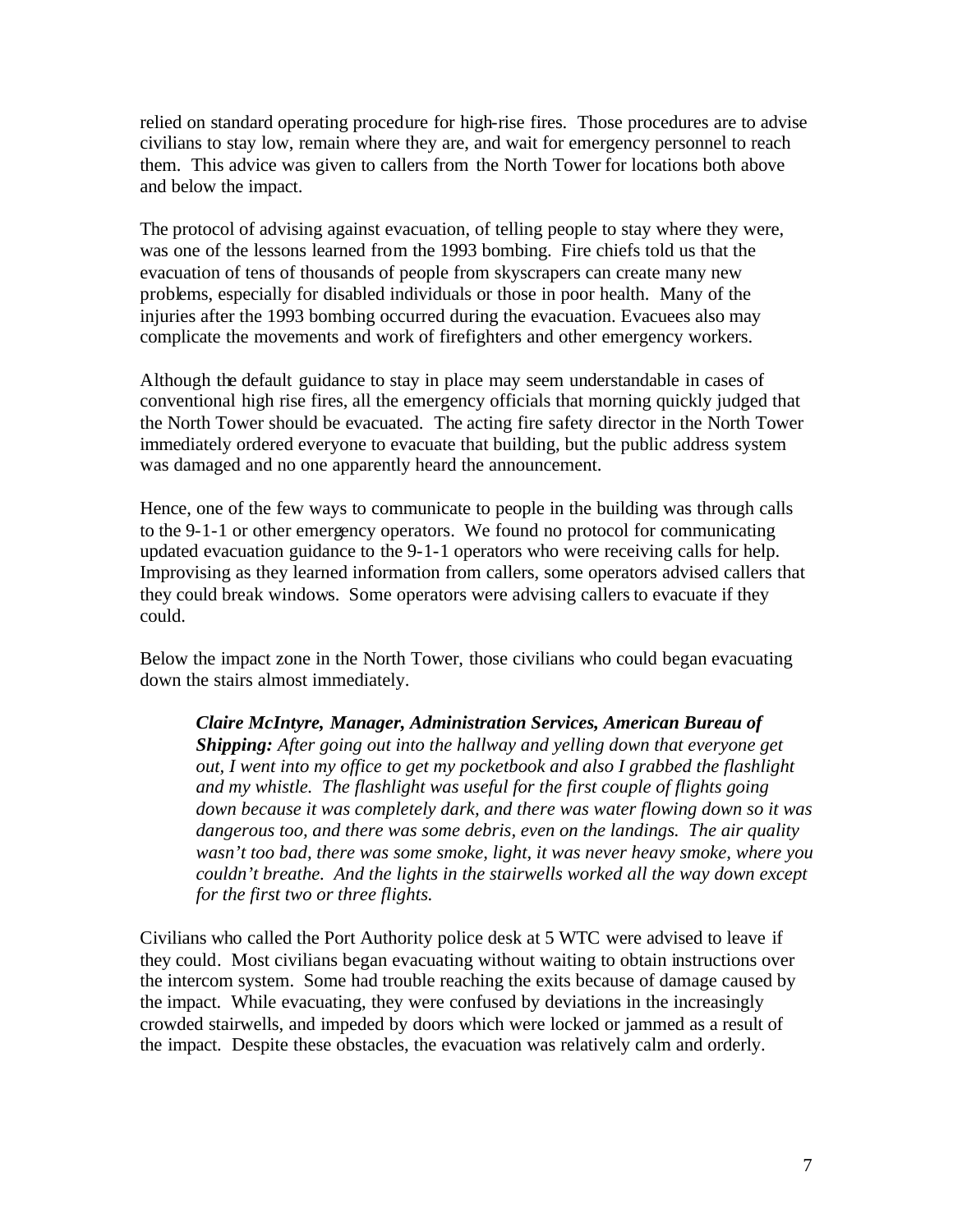*Ms. McIntyre: We never really heard any announcements or received any information all the way down. It got more and more congested as we went further down. For some reason we had to go down a long hallway and then when we got*  to the end of it, it was a locked door. So, we couldn't go any further; so we went *back and went back up to 78 because we knew that that was a sky lobby.*

Within ten minutes of impact, smoke was beginning to rise to the upper floors in debilitating volumes and isolated fires were reported, although there were some pockets of refuge. Faced with insufferable heat, smoke, and fire, and no prospect for relief, some jumped or fell from the building.

Many civilians in the South Tower were unaware initially of what happened in the other tower.

*Brian Clark, President, Euro Brokers Relief Fund: I heard a loud boom. The lights in my office buzzed and I glanced up at them and then my peripheral vision, behind me, caught something and I spun in my chair, and just two yards from me outside the glass, 84 floors in the air, was swirling flames. I assumed that there had been an explosion upstairs.*

*Richard Fern, Vice President, Facilities, Euro Brokers: When I was entering the trading floor, I noticed all of the brokers clamoring on the building side where One World Trade Center is. And they were just screaming that a bomb went off.*

Many people decided to leave. Some were advised to do so by fire wardens. In addition, some entire companies, including Morgan Stanley, which occupied over 20 floors of the South Tower, were evacuated by company security officials.

The evacuation standard operating procedures did not provide a specific protocol for when to evacuate one tower in the event of a major explosion in the other. At 8:49 a.m. the deputy fire safety director in the North Tower spoke with his counterpart in the South Tower. They agreed to wait for the FDNY to arrive before determining whether to evacuate the South Tower. According to one fire chief, it was unimaginable, "beyond our consciousness," that another plane might hit the the adjacent tower.

In the meantime, an announcement came over the public address system in the South Tower urging people to stay in place.

*Mr. Clark: Strobe lights flashed, the siren gave its little "whoop whoop." And I heard a familiar voice say: "Your attention please, ladies and gentlemen, Building 2 is secure. There is no need to evacuate Building 2. If you are in the midst of evacuation, you may use the re-entry doors and the elevators to return to your office. Repeat, Building 2 is secure." And then the announcement was repeated.*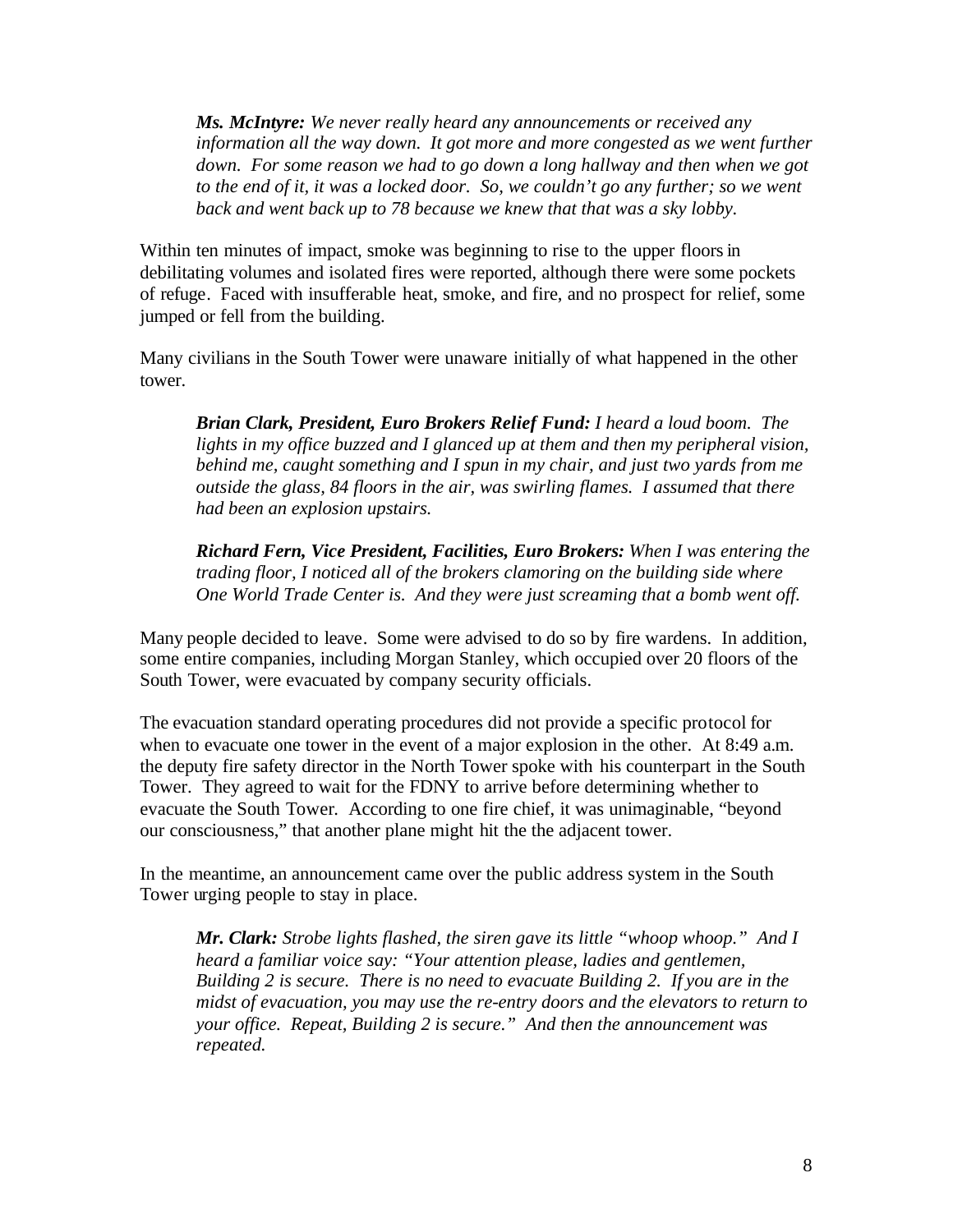Indeed, evacuees in the sky lobbies and the main lobby were advised by building personnel to return to their offices. The Port Authority told us that the advice may have been prompted by the safety hazard posed by falling debris and victims outside the building. Similar advice was given by security officials in the sky lobby of the South Tower. We do not know the reason for this advice, in part because the on-duty deputy fire safety director in charge of the South Tower perished in the tower's collapse.

As a result of the announcement, many civilians in the South Tower remained on their floors. Others reversed their evacuation and went back up.

*Mr. Fern: After the first announcement, for the Port Authority or the PA system not evacuate the floor, I guess I kinda felt comfortable to stay on the floor.*

*Mr. Clark: At three minutes after 9:00, at the time of impact, I was talking to a gentleman who said he had gone down half a dozen or ten floors and had come back up because of that announcement.*

*Stanley Praimnath, Assistant Vice President, Administration, Mizvho Corp. Bank: As we were about to exit the building through the turnstile first, the security guard looks at me and say, "Where are you going?" I said, "Well, I am going home." "Why?" "I saw fireballs coming down." "No, your building is safe and secure. Go back to your office."*

The Port Authority Police desk in 5 WTC gave conflicting advice to people in the South Tower about whether to evacuate.

We have been fortunate, in learning about the FDNY's emergency response, to have had the cooperation of two of the principal commanders in the North Tower on 9/11, Joseph Pfeifer and Peter Hayden. The chiefs were filmed throughout the morning by Jules Naudet, a French filmmaker preparing a documentary about firefighters. We have reviewed Naudet's unedited footage and also filmed Chiefs Pfeifer and Hayden as they viewed the footage, commenting on events as they relived them.

The FDNY response began immediately after the crash.

*Joseph Pfeifer, Deputy Assistant Chief, FDNY: Right from the beginning, before we even arrived at the Trade Center, what you see is the beginning of an Incident Command System, where things are placed in order, and command is taken immediately.*

*Mr. Pfeifer (on 9/11): "We have a number of floors on fire, it looks like the plane was aiming towards the building. Transmit a Third Alarm. We will have a staging area. Vesey and West Street—have the Third Alarm assignment go into that area—Second Alarm assignment report to the building."*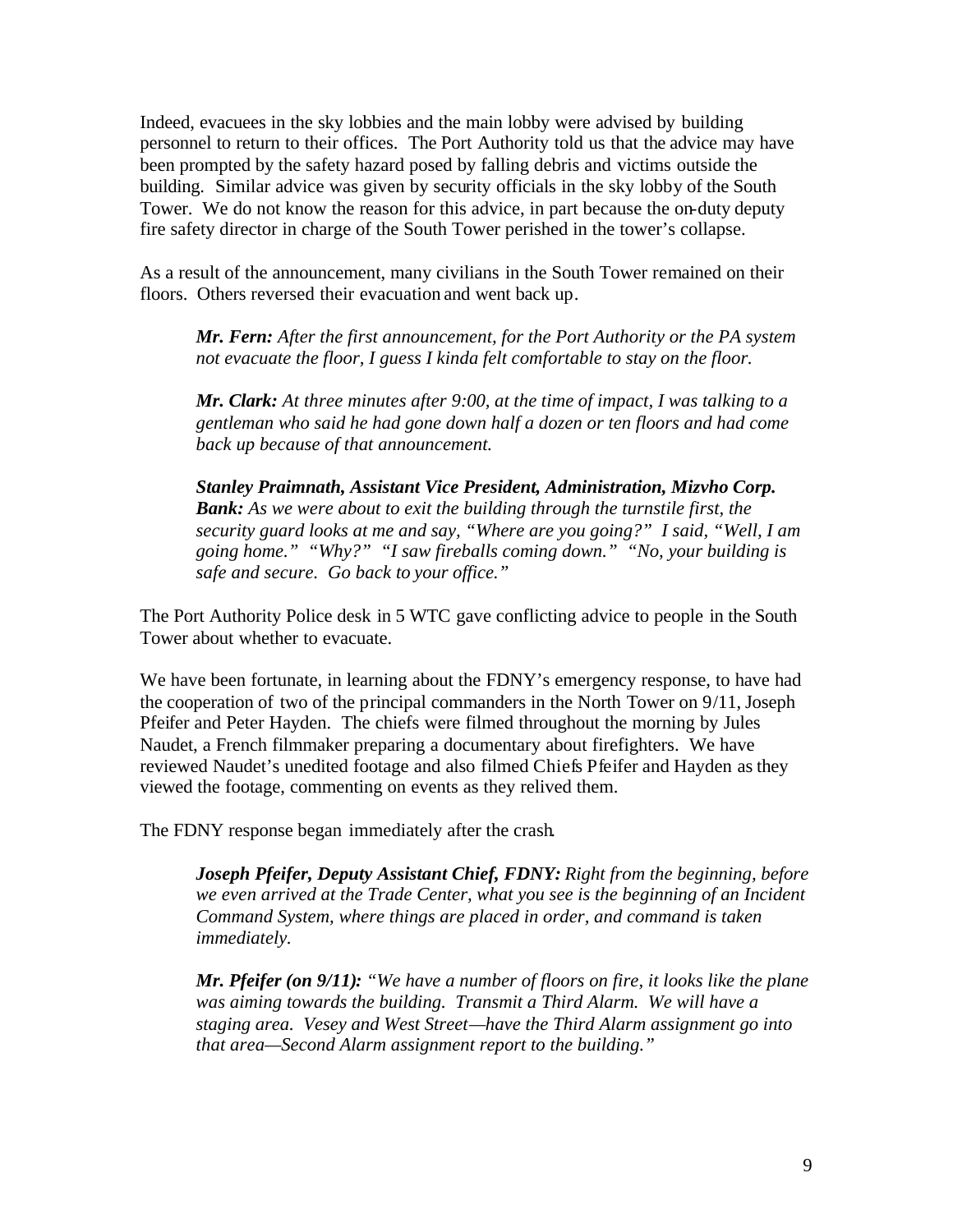*Mr. Pfeifer: So from the bullet point when the plane hit the building, we started our Incident Command System.*

Chief Pfeifer and four companies arrived at about 8:52 a.m. As they entered the lobby, they immediately encountered badly burned civilians who had been caught in the path of the fireball.

The initial FDNY incident commanders were briefed on building systems by building personnel.

*Peter Hayden, Assistant Chief, FDNY: When I entered the lobby here, Joe had already assumed command and I came in. I was receiving a briefing from Chief Pfeifer here, and he was giving me a status of the—what was the building systems. He was informing me that the elevators were not working at the time and that they had a report from the Fire Safety Director that the plane had crashed in around the 78th floor and Joe had started units up and had then report to the 78th floor. Here we're convening with the Fire Safety Director and the Port Authority personnel. Our main concern at this time was evacuation of the building. And we wanted to get everyone out of the building.*

Units began mobilizing in the increasingly crowded lobby.

*Mr. Pfeifer: You have to understand that in the Trade Center that we had ninetynine elevators in each of the towers, and those had to be checked to see if they were operating. Without elevators, it meant that the firefighters carrying a hundred pounds of equipment would have to climb some ninety floors just to get to where we could start a rescue operation for people trapped above the damaged area.*

*Mr. Hayden: These are units coming in and they're awaiting assignment and, as I said, we're trying to get elevators working. We are conferring with the Port Authority personnel there—and this took a period of time for them to come back to and confirm to us that we had no elevators operating. Once we realized that we didn't have elevators operating, we began giving instruction to members to start ascending the stairs by way of the B Stairwell.*

It was challenging for the chiefs to keep track of arriving units. They were frustrated by the absence of working building systems and elevators.

*Mr. Hayden: My aide had arrived and he was setting up the Command Board. As you can see him in on the background, he was setting up the Board, which accounts for the units as they come in. Once they are given an assignment they are entered in on the Command Board. That's the way we keep track of the individuals.*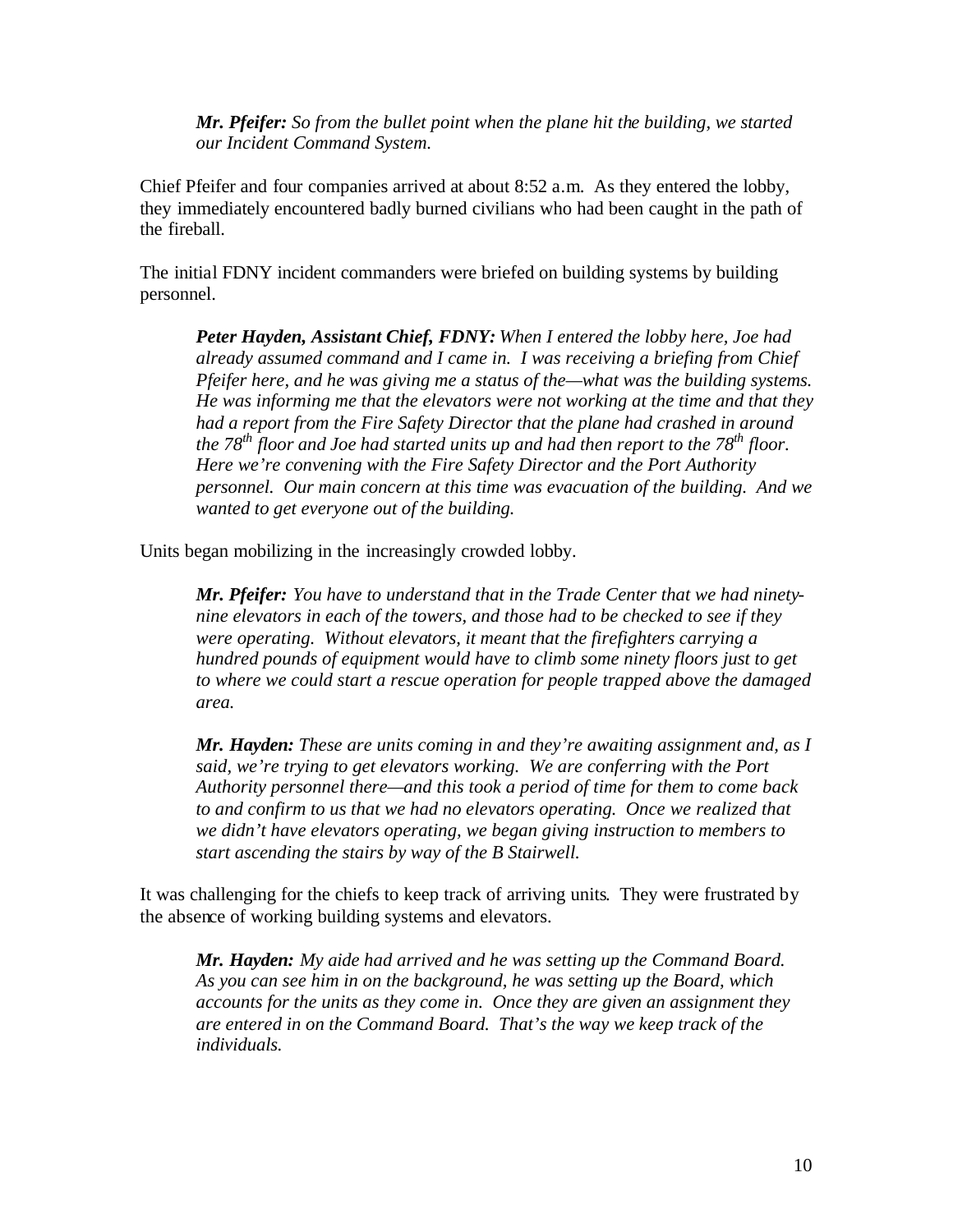*Mr. Hayden: I am walking down off to the right here—left now— waiving my radio trying to get the Port Authority personnel and the chief fire to come with me off a little bit to have a private discussion regarding the building systems and particularly the elevators. That was a primary concern of ours at the time. That we didn't have the elevators available to us. You can see the damage that the planes caused. You can see the tiles on the floor there. Right now we are seeing more units come in.*

Shortly before 9:00 a.m., FDNY chiefs advised building personnel and a Port Authority Police Department officer to evacuate the adjacent South Tower. Impressed by the magnitude of the catastrophe, fire chiefs had decided to clear the whole WTC complex, including the South Tower.

By 9:00 a.m., many senior FDNY leaders, including seven of the eleven most highly ranked chiefs in the department, had begun responding from headquarters in Brooklyn. The Chief of Department and the Chief of Operations called a 5<sup>th</sup> alarm, which would bring additional engine and ladder companies; they also called two more FDNY Rescue teams. The Chief of Department arrived at approximately 9:00 a.m. He established an overall Incident Command Post on the median of the West Side Highway.

Emergency Medical Service (EMS) personnel were directed to one of four triage areas around the perimeter of the WTC. In addition, many private hospital ambulances were rushing to the WTC complex.

In the North Tower lobby, the chiefs quickly made the decision that the fire in the North Tower could not be fought.

*Mr. Hayden: Well, we realized that because of the impact of the plane that there was some structural damage to the building, and most likely that the fire suppression systems within the building were most likely damaged and possibly inoperable. We mad that conclusion. We knew that at the height of the day there*  was as many as fifty thousand people in this building. We had a large volume of *fire on the upper floors. Each floor was approximately an acre in size. Several floors of fire would have been beyond the fire extinguishing capability of the forces that we had on hand. So we determined very early on that this was going to be strictly a rescue mission. We were going to evacuate the building, get everybody out, and then we were going to get out.*

The chiefs decided to concentrate on evacuating civilians from the North Tower, although they held various views about whether anyone at or above the impact zone could be saved.

As of 9:00 a.m., if only those units dispatched had responded, and if those dispatched units were not "riding heavy" with extra men, 235 firefighters would be at the scene or en route. The vast majorityof these would be expected to enter the North Tower.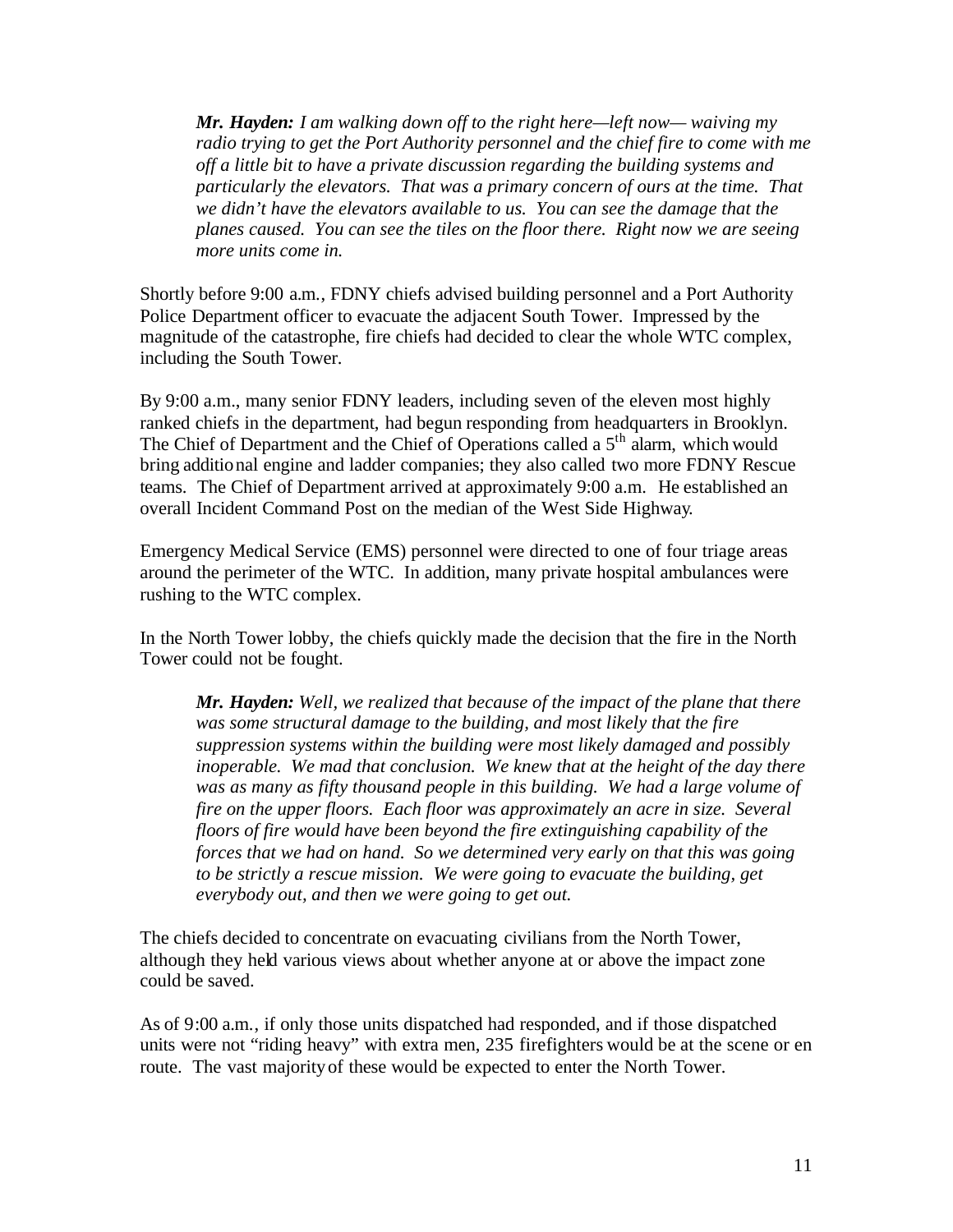*Mr. Hayden: This is Rescue One entering the lobby now. And at this time we were starting to get a number of distress calls coming in, particularly from the 9- 1-1 and from Port Authority personnel of people in distress on various floors. As we got the information coming in, we would give the assignments out to the companies. If we had a report of people trapped in elevators we would send a company up to that specific floor. We had reports at one point in time of people in wheelchairs and we gave out assignments to go up and get the people out from on whatever particular floor they were calling from. These were difficult assignments. I had a strong inner sense throughout this entire operation that we were going to lose people this day.*

*Mr. Pfeifer: What we did know was that thousands of people, tens of thousands of people, were in their greatest moment of need and the firefighters came in and they received orders from our Command staff, and they turned around and they picked up their hose, and they picked up their tools, and they went upstairs. What you see here is, this footage, is actually my brother going upstairs. As so many other firefighters, this was the last time we saw them.*

The NYPD response also began seconds after the crash. At 8:47 a.m. the NYPD ordered a Level 3 Mobilization. An initial mobilization point for patrol officers was established on the west side of the intersection of West and Liberty Streets. NYPD rescue teams were directed to mobilize at the intersection of Church and Vesey Streets. The first of these officers arrived at Church and Vesey at 8:56 a.m. At 8:50 a.m., the aviation unit of the NYPD dispatched two helicopters to the WTC to report on conditions and assess the feasibility of a rooftop landing or special rescue operations.

Within ten minutes of the crash, NYPD and Port Authority Police personnel were assisting with the evacuation of civilians.

At 8:58 a.m., a helicopter pilot reported on rooftop conditions.

*James Ciccone, Police Officer, NYPD Aviation Unit: On the morning of September 11th, as I arrived at World Trade Tower 1, I was accessing the damage on the north side of the building, and the rooftop area for the possibility of rooftop extraction from one of our heavier lift helicopters. And at that point, a few passes, and slow passes, we made a determination that we didn't see anybody up on the roof, but more so we had problems with the heat and the smoke from the building. The heat actually made it difficult for us to hold the helicopters because it would interfere with the rotor system.*

At 8:58 a.m., while en route, the Chief of the NYPD raised the department's mobilization to Level 4—its highest level—which would result in the dispatch of approximately 30 lieutenants, 100 sergeants, and 800 police officers, in addition to rescue teams, which were already at the scene. The Chief of Department arrived at Church and Vesey at 9:00 a.m.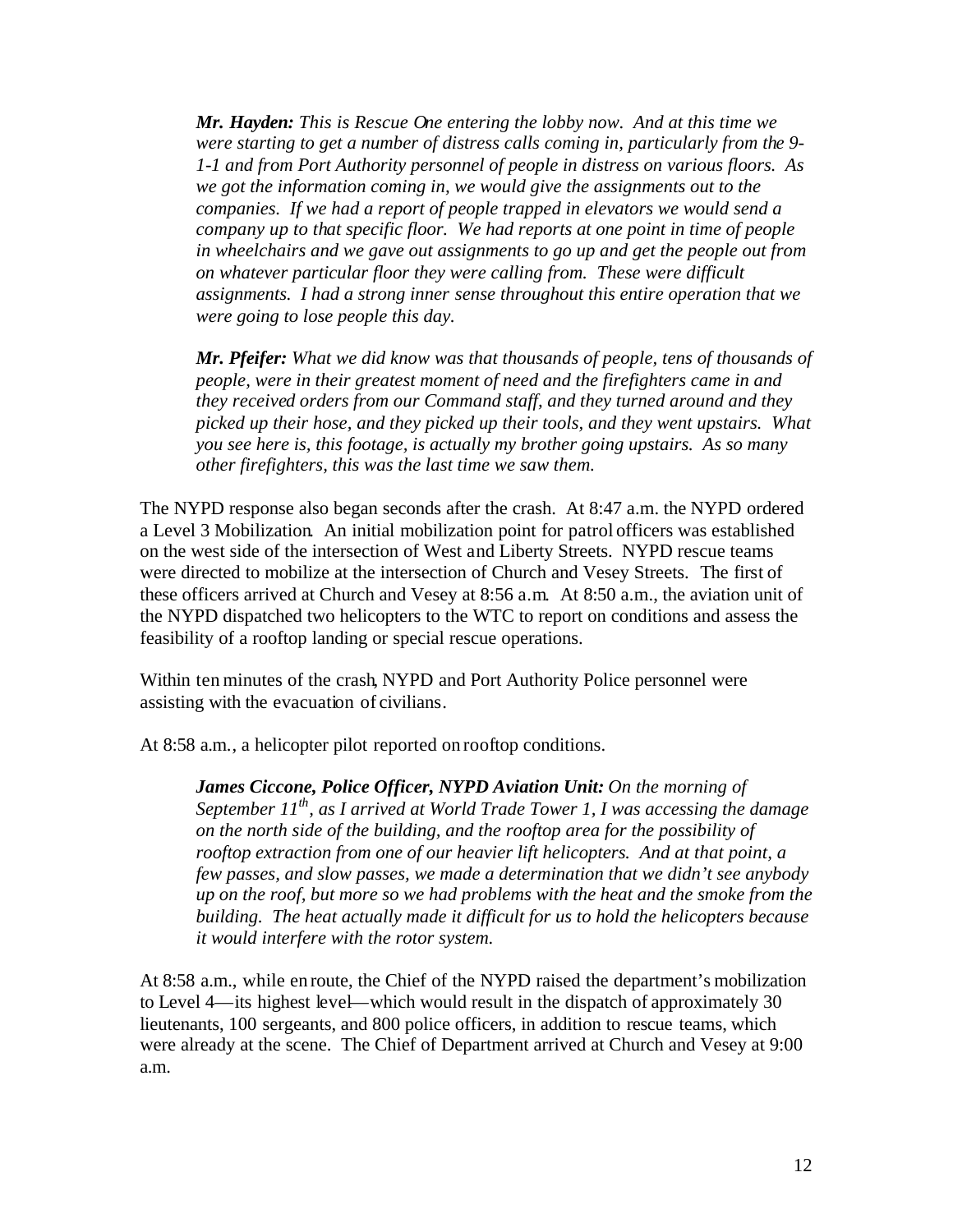At 9:01 a.m., the NYPD patrol mobilization point at West and Liberty was moved to West and Vesey, in order to handle the greater number of patrol officers who would be responding to the Level 4 mobilization. These officers would be stationed around the perimeter of the complex to assist with evacuation and crowd control.

Around the city, the NYPD cleared routes along major thoroughfares for emergency vehicles responding to the WTC. The NYPD and Port Authority police coordinated the closing of bridges, subways, PATH trains, and tunnels into Manhattan.

The Port Authority's on-site commanding police officer was standing in the concourse when a fireball exploded out of the North Tower lobby, causing him to dive for cover. Within minutes of impact Port Authority police from bridge, tunnel, and airport commands began responding to the WTC. Officers from the WTC command began assisting in evacuating civilians. The Port Authority Police Department lacked clear standard operating procedures to guide personnel responding from one command to another during a major incident.

The fire safety director in charge of the complex arrived in the North Tower lobby at approximately 8:52 a.m. and was informed by the deputy fire safety director there that evacuation instructions had been announced over the public address system within one minute of impact. As mentioned earlier, to our knowledge, because the public address system had been damaged upon impact, no civilians heard that announcement.

At 9:00 a.m., the Port Authority Police commanding officer ordered an evacuation of civilians in the World Trade Center complex because of the danger posed by highly flammable jet fuel from Flight 11. The order was issued, however, over a radio channel which could be heard only by officers on the Port Authority WTC command channel. There is no evidence that this order was communicated to officers in other Port Authority Police commands or to members of other responding agencies. At 9:00 a.m., the Port Authority Police Superintendent and Chief of Department arrived together at the WTC complex, and made their way to the North Tower lobby. Some Port Authority officers immediately began climbing the stairs and assisting civilians.

*David Lim, Port Authority Police Department: I went up the B Staircase now, and so I proceeded up on that one. While people were coming down on that staircase, there were some people that were burnt and injured—required assistance. So, I could have taken one person and brought that person down I guess, but I thought the greater good would be to get to the 44th floor and assist more people. So I assigned the people that were uninjured to help carry this person down. There is a triage area downstairs, and that seemed to work out. People were more than happy to help each other out.*

Officials in the Office of Emergency Management's headquarters at 7 WTC began to activate its emergency operation center immediately after the North Tower was hit. At approximately 8:50 a.m. a senior representative from that office arrived in the lobby of the North Tower and began to act as its field responder.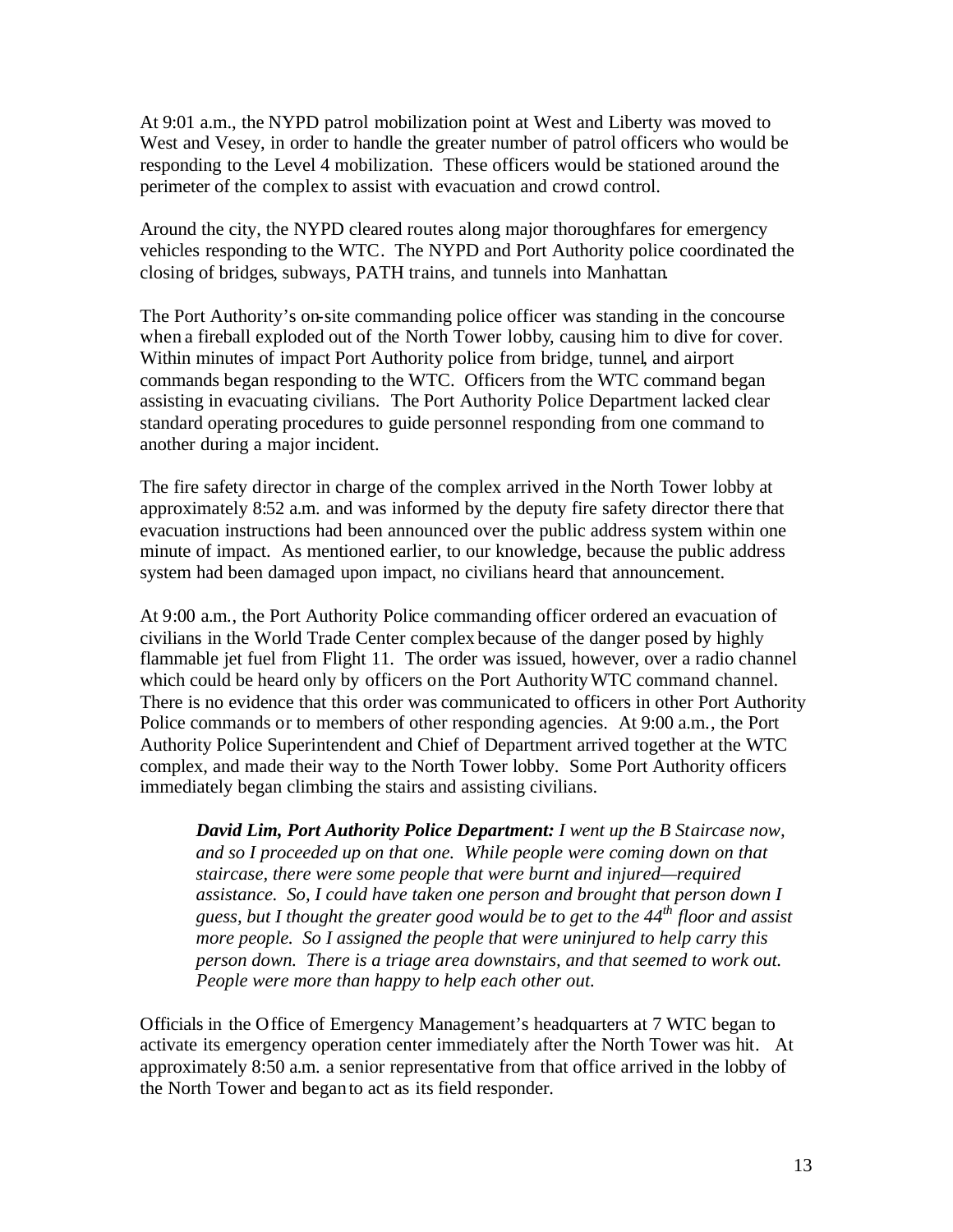#### *Summary*

In the 17-minute period between 8:46 a.m. and 9:03 a.m. on September 11, New York City and the Port Authority of New York and New Jersey had mobilized the largest rescue operation in the City's history. Well over one thousand first responders had been deployed, evacuations had begun, and the critical decision that the fire could not be fought had been made.

The decision was made to evacuate the South Tower as well. At 9:02 a.m., a further announcement in the South Tower advised civilians to begin an orderly evacuation if conditions warranted.

One minute later, a plane hit the South Tower.

### **From 9:03 until 9:59 a.m.**

At 9:03 a.m., the hijacked United Airlines Flight 175 hit 2 WTC (the South Tower) from the south, crashing through the  $78<sup>th</sup>$  to  $84<sup>th</sup>$  floors.

*Video: UA 175 hits South Tower.*

What had been the largest and most complicated rescue operation in city history instantly doubled in magnitude.

The plane banked as it hit the building, leaving portions of the building undamaged on impact floors. As a consequence—and in contrast to the situation in the North Tower one of the stairwells (Stairwell A) initially remained passable from top to bottom.

*Mr. Praimnath: I am looking to the direction of the Statue of Liberty, and I am looking at an airplane coming, eye level, eye contact, towards me—giant grey airplane. I am still seeing the letter "U" on its tail, and the plane is bearing down on me. I dropped the phone and I screamed and I dove under my desk. It was the most ear-shattering sound ever. The plane just crashed into the building. The bottom wing sliced right through the office and it stuck in my office door twenty feet from where I am huddled under my desk.*

At the lowest point of impact, the  $78<sup>th</sup>$  floor sky lobby, hundreds had been waiting to evacuate when the plane hit. Many were killed or injured severely; others were relatively unaffected. We know of at least one civilian who seized the initiative and shouted that anyone who could walk should walk to the stairs, and anyone who could help should help others in need of assistance. At least two small groups of civilians descended from that floor.

Others remained alive in the impact zone above the  $78<sup>th</sup>$  floor, though conditions on these floors began to deteriorate within ten minutes.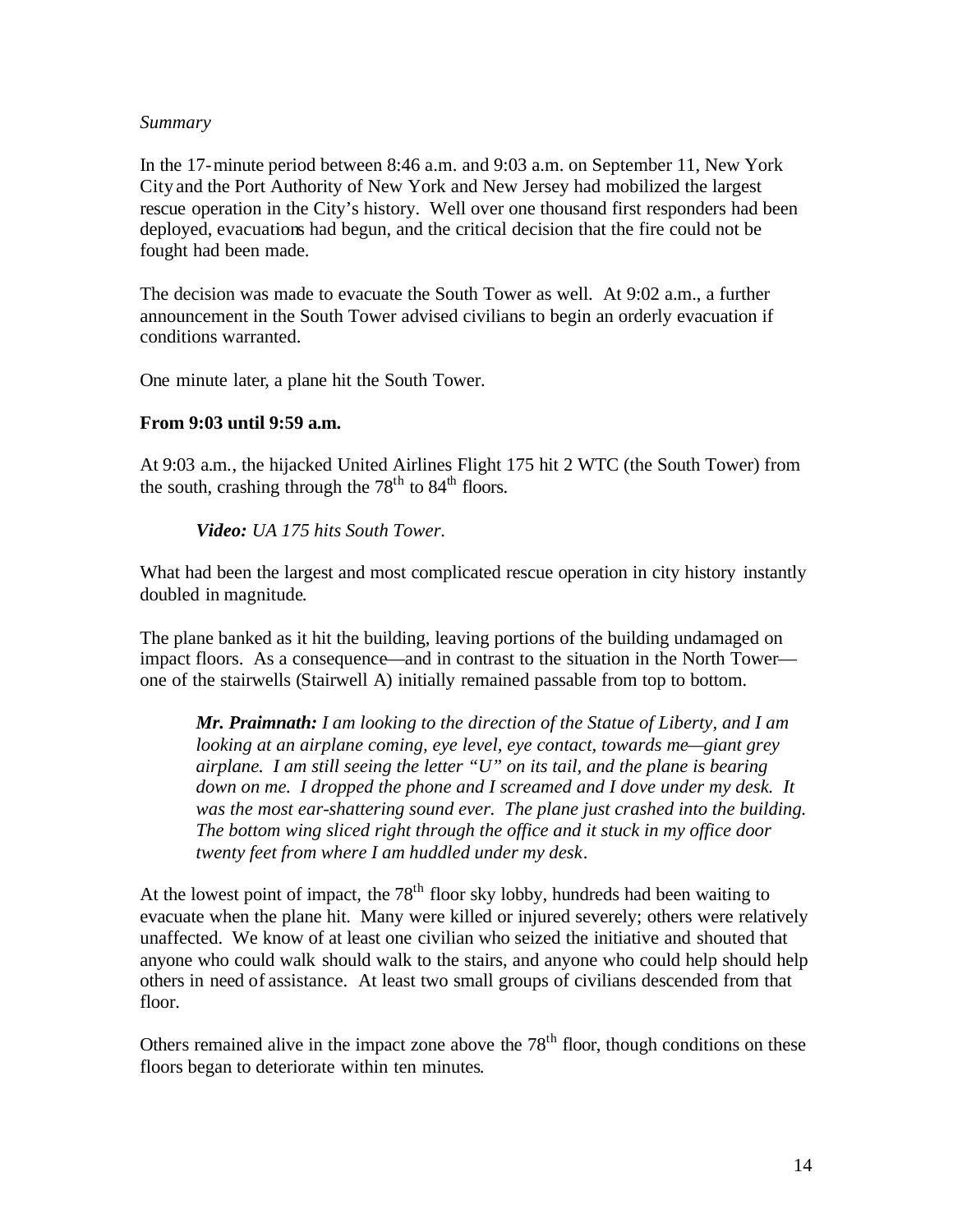*Mr. Praimnath: Upon impact, the ceiling caved in, part of the 82nd floor collapsed. I am trapped under a steel desk. The only desk that stood firm, everything else is broken up. It looked like a demolition crew came and just knocked everything. Every wall was broken up. Computers were broken up everything.* 

As in the North Tower, civilians became first responders.

*Mr. Clark: We went down the hallway on the 84th floor, and I happened to turn left to Stairway A. We descended only three floors, to the 81st floor—the group of seven of us—when we met a very heavy-set woman and she just emphatically told our group, "Stop, stop! We have just come off a floor in flames and we've got to get above the flames and smoke." That's about all I heard of her conversation because I heard somebody inside the 81st floor banging on the wall and screaming, "Help, help! I am buried. Is anyone there? Help, I can't breathe!" And, I noticed that my workmates, the heavy-set woman and her traveling companion were starting to go up the stairs. And that day they all perished unfortunately. But they were dealing with the information they had. None of us really had known what had happened or what was about to happen.*

*Mr. Praimnath: I am watching the plane, I am watching the floor, and somebody heard me scream on the other end. The person had a flashlight.*

*Mr. Clark: This person was directing me. This person who was trapped, saying, "You turn left, right," and I kept moving with my flashlight.*

*Mr. Praimnath: The man says,"Knock on the wall and I will know exactly where you are."*

*Mr. Clark: Somehow I grabbed him under the arms, or around the neck, pulled him up and over this, and what, as I say latter, I learned was a wall. I didn't know what it was at the time. And we fell in a heap on the floor.*

*Mr. Praimnath: And Brian put his hand around my neck and said, "Come on, let's go home."*

Some civilians ascended the stairs and others remained on affected floors to assist colleagues.

Although Stairwell A in the South Tower remained passable from above the impact zone to the lobby, conditions were difficult and deteriorating.

*Mr. Fern: Upon entering Stairway A, I started to run down the stairs. The conditions in the stairs were smoky. There were no lights in the stairway, there was a glow strip on the floor in the center of the stairs. There was also a glow strip on the handrail.*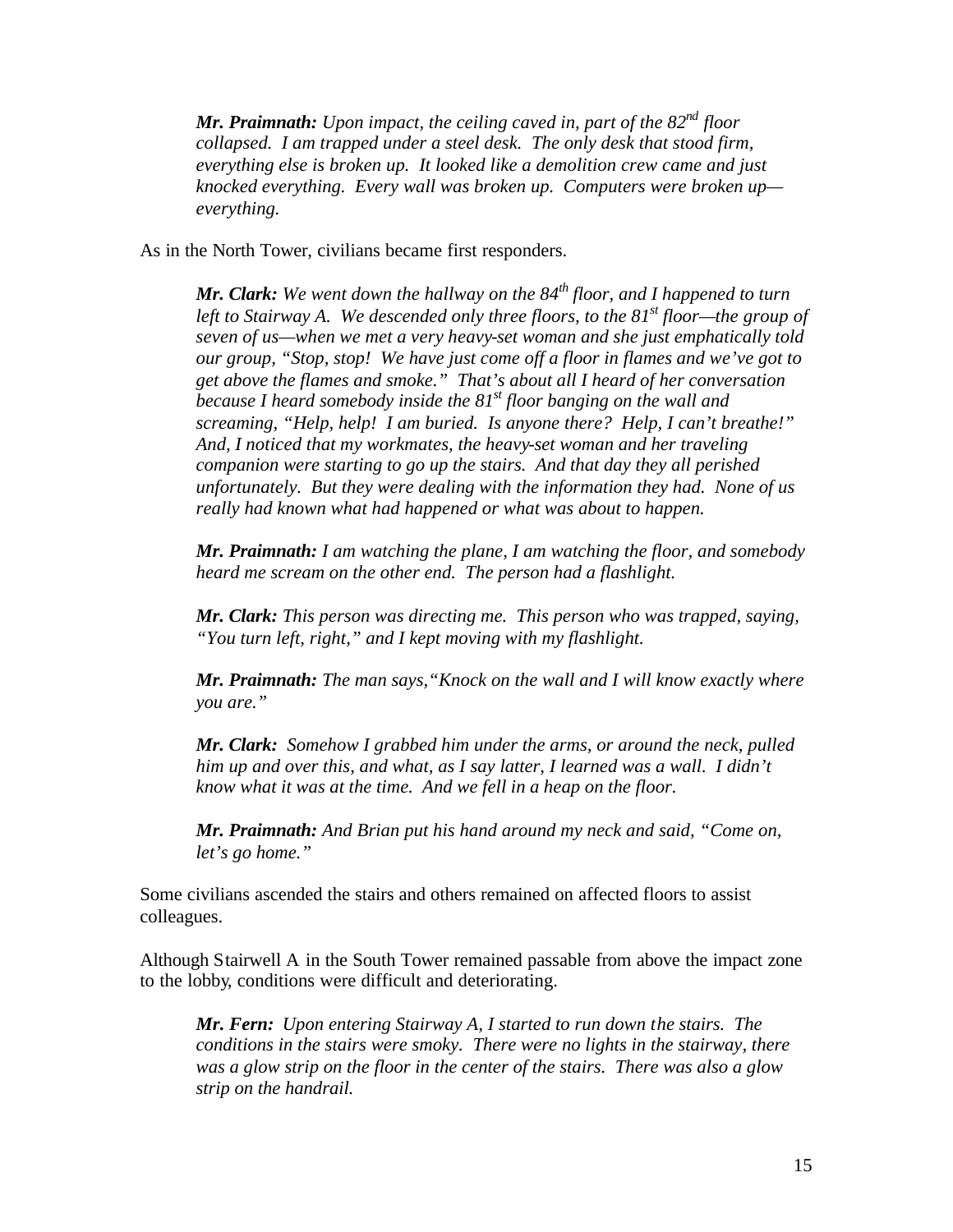*Mr. Praimnath: Brian knew we had to take the Stairwell A, but there was so much rubble. I don't remember much. I think we just slid right from the 81st floor to the 80th floor. Because of all that sheet rock and ceiling tiles that was on there. We actually tried to walk, and we slid right down.*

*Mr. Clark: There was smoke, there was a lot of water flowing under foot. And in a couple of places, I'm guessing around the 78th, 77th floor, there was only one layer of dry wall left that was cracked, and the flames were licking up the other side of the wall.*

Many ascended in search of clearer air or to attempt to reach the roof. Those attempting to reach the roof were thwarted by locked doors. Others attempting to descend were frustrated by jammed or locked doors in stairwells or confused by the structure of the stairwell deviations.

*Mr. Clark: As we descended the stairways, one strange thing that I recalled happening is that the Stairway A at least, and I learned later that Stairway C is the same, the stairway just doesn't go back and forth all the way down. As you descend a few floors, you come to a situation where you must traverse down a hallway. You go down a hallway, you make a turn, the stairway continues, there's another transfer later. A bit of confusion, especially in the darkness. And especially when that was the distress area.*

By 9:35 a.m., the West Street lobby level of the South Tower was becoming overwhelmed by injured who had descended to the lobby but were having difficulty continuing.

Within 15 minutes after the impact, debilitating smoke had reached at least one location on the 100<sup>th</sup> floor, and severe smoke conditions were reported throughout floors in the nineties and hundreds over the course of the following half hour. By 9:30 a.m. a number of civilians who had failed to reach the roof and could not descend because of intensifying smoke became trapped on the  $105<sup>th</sup>$  floor. There were reports of tremendous smoke in most areas of that floor, but at least one area remained less affected until shortly before the building collapsed.

Still, there were several areas between the impact zone and the uppermost floors where conditions were better. At least a hundred people remained alive on the 88<sup>th</sup> and 89<sup>th</sup> floors, in some cases calling 9-1-1 for direction. The 9-1-1 system remained plagued by the operators' lack of awareness of what was occurring and by the sheer volume of emergency calls.

*Mr. Clark: I had a very frustrating experience calling 9-1-1. It was, I am sure, over three minutes in duration my conversation with them. Not five minutes, but certainly over three minutes where I told them when they answered the phone, where I was, that I had passed somebody on the 44th floor, injured—they need to get a medic and a stretcher to this floor, and described the situation in brief, and*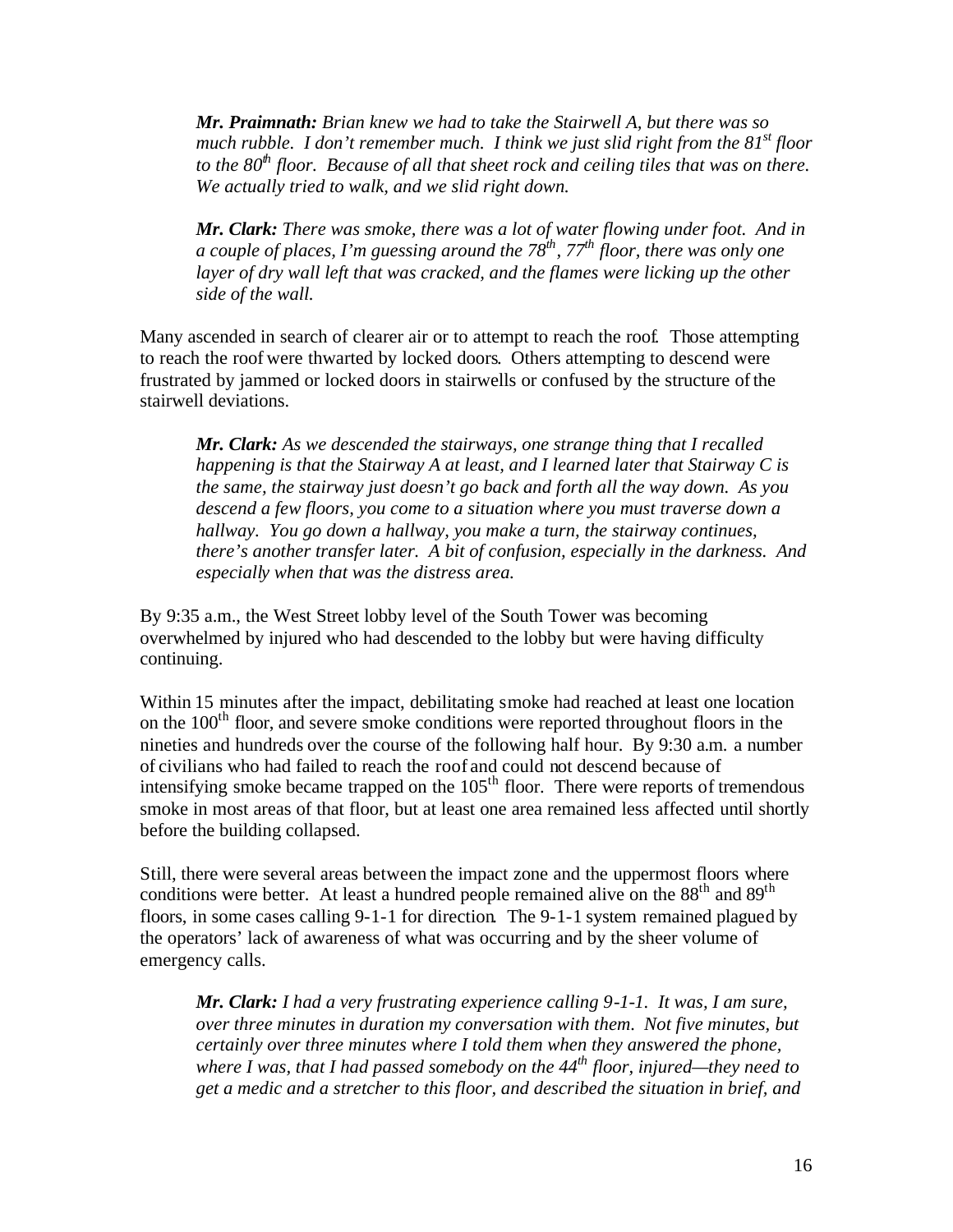*the person then asked for my phone number, or something, and they said—they put me on hold. "You gotta talk to one of my supervisors"—and suddenly I was on hold. And so I waited a considerable amount of time. Somebody else came back on the phone, I repeated the story. And then it happened again. I was on hold a second time, and needed to repeat the story for a third time. But I told the third person that I am only telling you once. I am getting out of the building, here are the details, write it down, and do what you should do, and put the phone down. Stanley and I went back to the stairs, we continued all the way down to the plaza level.*

No one in the first responder community knew that Stairwell A remained potentially passable. No callers were advised that helicopter rescues were not feasible. Civilians below the impact were also generally advised to remain where they were by 9-1-1 or FDNY dispatch operators.

Back in the North Tower, evacuation generally continued. Thousands of civilians continued to descend in an orderly manner. On the  $91<sup>st</sup>$  floor, the highest floor with stairway access, all but one were uninjured and able to descend.

At 9:11 a.m., Port Authority workers at the  $64<sup>th</sup>$  floor of the North Tower were told by the Port Authority Police desk in Jersey City to stay near the stairwells and wait for assistance. These workers eventually began to descend anyway, but most of them died in the collapse of the North Tower.

Those who descended Stairwell B of the North Tower exited between the elevator banks in the lobby. Those who descended the Stairwells A and C exited at the raised mezzanine level, where the smoky air was causing respiratory problems. All civilians were directed into the concourse at lobby level. Officers from the Port Authority and New York Police Departments continued to assist with the evacuation of civilians, for example, guiding them through the concourse in order to shelter the evacuees from falling debris and victims.

*Ms. McIntyre: When we went down into the concourse, it was just people trying to get out. The security or rescue people just still directing us to keep moving and go out towards Borders and then go out.*

By 9:55 a.m., those few civilians who were still evacuating consisted primarily of injured, handicapped, elderly, or severely overweight individuals.

Calls to 9-1-1 reflect that others remained alive above and below the impact zone, reporting increasingly desperate conditions.

Immediately after the second plane hit, the FDNY Chief of Department called a second 5<sup>th</sup> alarm. While nine Brooklyn units had been staged on the Brooklyn side of the Brooklyn Battery tunnel at 8:53 a.m., these units were not dispatched to the scene at this time. Instead, units from further away were dispatched.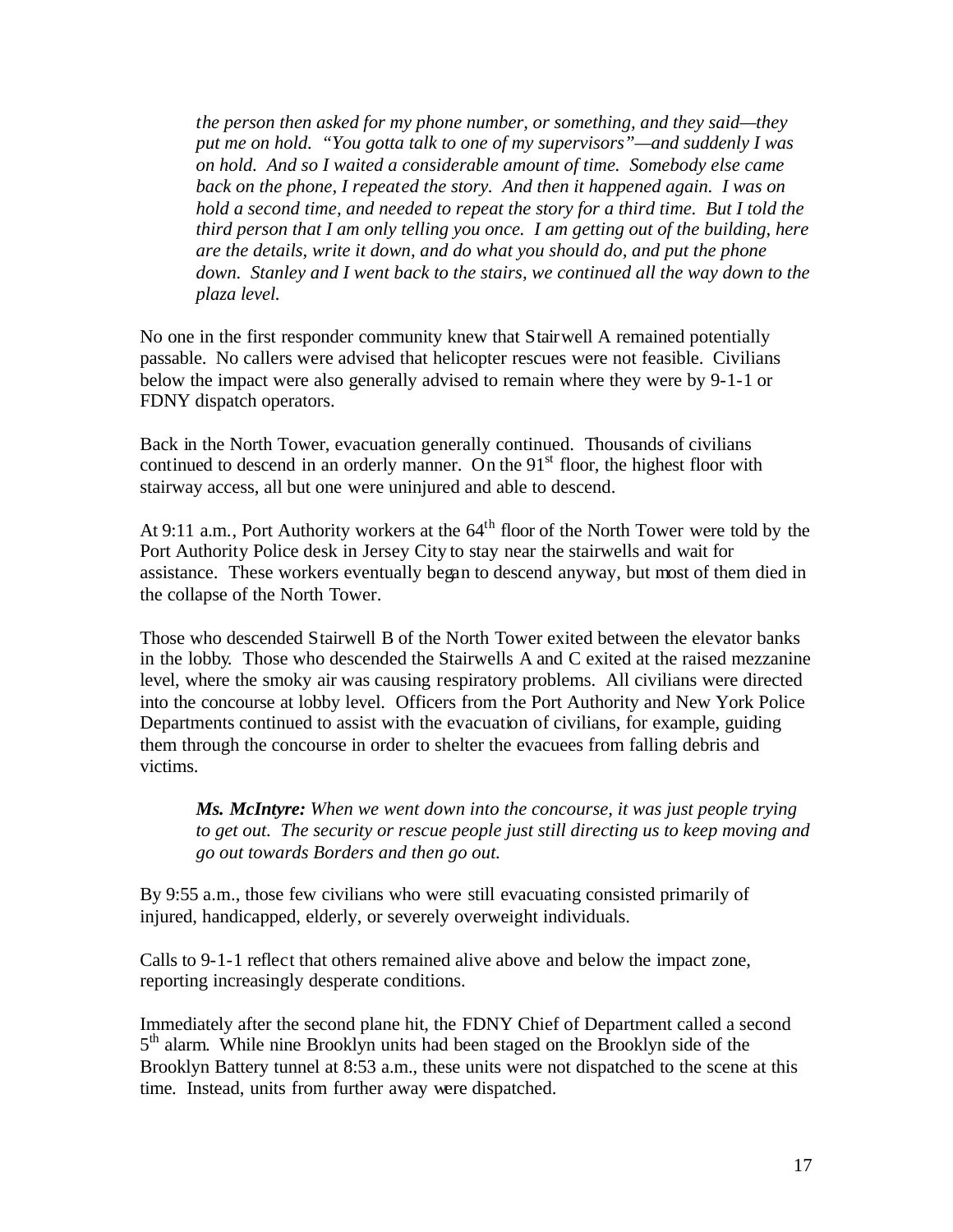Just after the South Tower impact, chiefs in the North Tower lobby huddled to discuss strategy for the operations and communication in the two towers.

At 9:05 a.m., two FDNY chiefs tested the WTC complex's repeater system. This was the system installed after the 1993 bombing in order to enable firefighters operating on upper floors to maintain consistent radio communication with the lobby command. The system had been activated for use on portable radios at 8:54 a.m., but a second button which would have enabled the master hand-set was not activated at that time. The chief testing the master handset at 9:05 a.m. did not realize that the master handset had not been activated. When he could not communicate, he concluded that the system was down. The system was working, however, and was used subsequently by firefighters in the South Tower.

The FDNY Chief of Safety agreed with the consensus that the only choice was to let the fires "burn up and out." The chiefs in the North Tower were forced to make decisions based on little or no information.

*Mr. Pfeifer: One of the most critical things in a major operation like this is to have information. We didn't have a lot of information coming in. We didn't receive any reports of what was seen from the helicopters. It was impossible to know how much damage was done on the upper floors, whether the stairwells were in tact or not. A matter of fact, what you saw on TV, we didn't have that information.*

*Mr. Hayden: People watching on TV certainly had more knowledge of what was happening a hundred floors above us than we did in the lobby. Certainly without any information, without critical information coming in, the cumulative effect of the information coming in, it's very difficult to make informed critical decisions without that information. And it didn't exist that day. Our communication systems were down. Our building suppression systems were down, the elevators. We had no video capability throughout the entire operation.*

Climbing up the stairwells carrying heavy equipment was a laborious task even for physically fit firefighters. Though the lobby command post did not know it, one battalion chief in the North Tower found a working elevator, which he took to the  $16<sup>th</sup>$  floor before beginning to climb. Just prior to 10:00 a.m., about an hour after firefighters first began streaming into the North Tower, at least two companies of firefighters had climbed to the sky lobby on the 44<sup>th</sup> floor of the North Tower. Numerous units were located between the  $5<sup>th</sup>$  and  $37<sup>th</sup>$  floors in the North Tower.

At approximately 9:07 a.m., two chiefs commenced operations in the South Tower lobby. Almost immediately they were joined by an Office of Emergency Management field responder. They were not immediately joined by a sizable number of fire companies, as most, if not all units which had been in the North Tower lobby remained there. One chief and a ladder company found a working elevator to the  $40<sup>th</sup>$  floor. From there they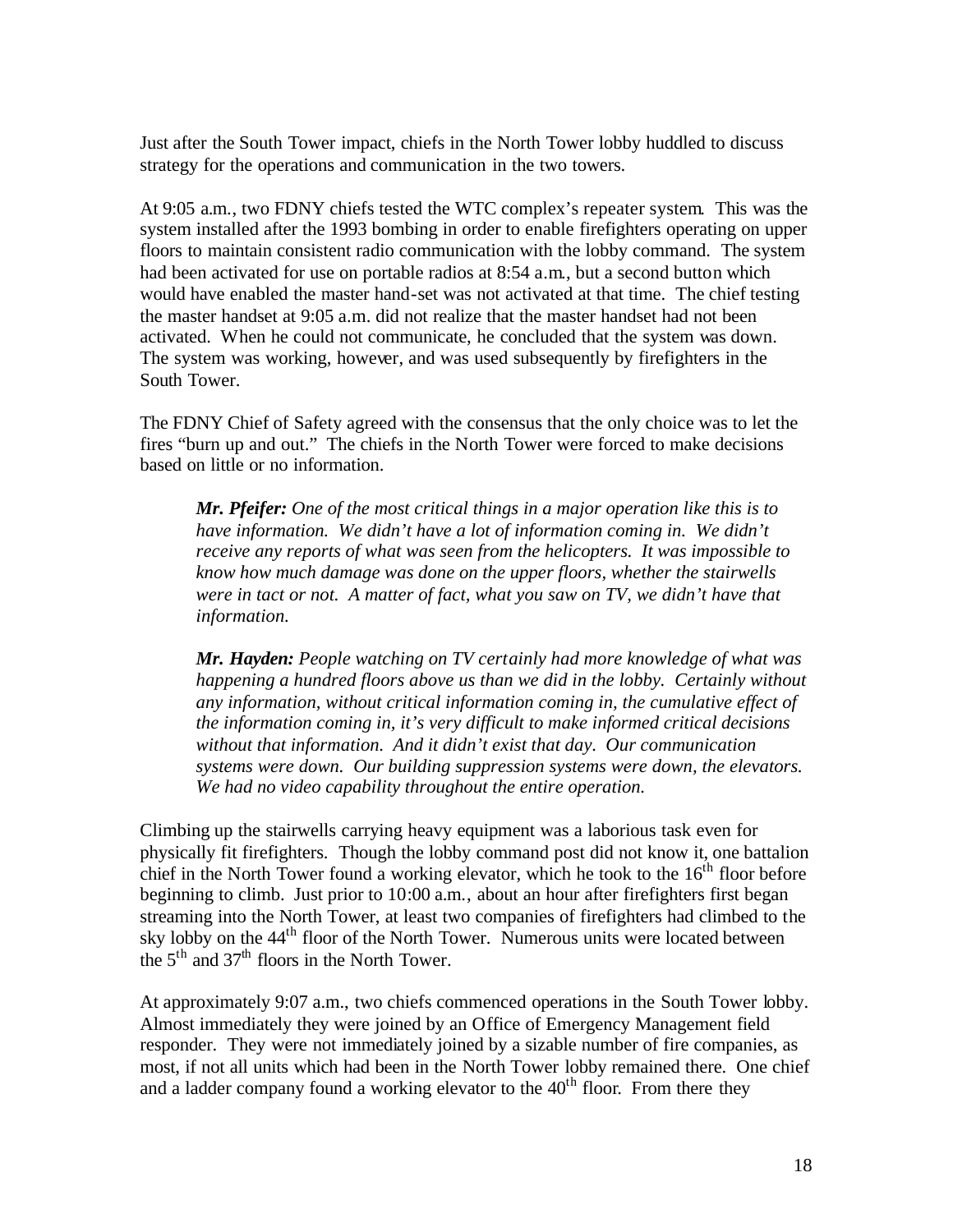proceeded to climb Stairwell B. One member of the ladder company stayed behind to operate the elevator.

Unlike the commanders in the North Tower lobby, these chiefs in the South Tower kept their radios on the repeater channel. For the first 15 minutes of the operations in the South Tower, communications among them and the ladder company which ascended with the chief worked well. Upon learning from a company security official that the impact zone began at the  $78<sup>th</sup>$  floor, a ladder company transmitted this information, and the chief directed an engine company on the  $40<sup>th</sup>$  floor to attempt to find an elevator to reach that upper level.

Unfortunately, no FDNY chiefs outside the South Tower realized that the repeater channel was functioning and being used by units in the South Tower. Chiefs in the North Tower lobby and outside were unable to reach the South Tower lobby command post initially.

Communications also began to break down within the South Tower. Those units responding to the South Tower were advised to use tactical channel 3. From approximately 9:21 a.m. on, the ascending chief was unable to reach the South Tower lobby command post. The lobby chief ceased to transmit on repeater channel 7 at that time.

The first FDNY fatality of the day occurred at approximately 9:25 a.m. when a civilian landed on a fireman on West Street.

By 9:30 a.m., few of the units dispatched to the South Tower had arrived at their staging area. Many units were unfamiliar with the complex and could not enter the South Tower because of the danger of victims and debris falling on Liberty Street. Some units entered the Marriott Hotel and were given assignments there; others mistakenly responded to the North Tower. An additional  $2<sup>nd</sup>$  alarm was requested at 9:37 a.m. because so few units had reported. At this time, units which had been staged on the Brooklyn side of the Brooklyn Battery Tunnel were sent, and many of them arrived at the WTC by 9:55 a.m.

At 9:50 a.m., a ladder company had made its way up to the 70th floor of the South Tower. There they encountered many seriously injured people. At 9:53 a.m. a group of civilians were found trapped in an elevator on the  $78<sup>th</sup>$  floor sky lobby. By 9:58 a.m., the ascending chief had reached the  $78<sup>th</sup>$  floor on Stairwell A, and reported that it looked open to the  $79<sup>th</sup>$  floor. He reported numerous civilian fatalities in the area. A ladder company on the 78<sup>th</sup> floor was preparing to use hoses to fight the fire when the South Tower collapsed.

So far we have concentrated on the Fire Department's command set-up in the North and South Towers. The overall incident command was just outside the WTC complex. At approximately 9:10 a.m., because of the danger of falling debris, this command post was moved from the middle of West Street to its western edge by the parking garage in front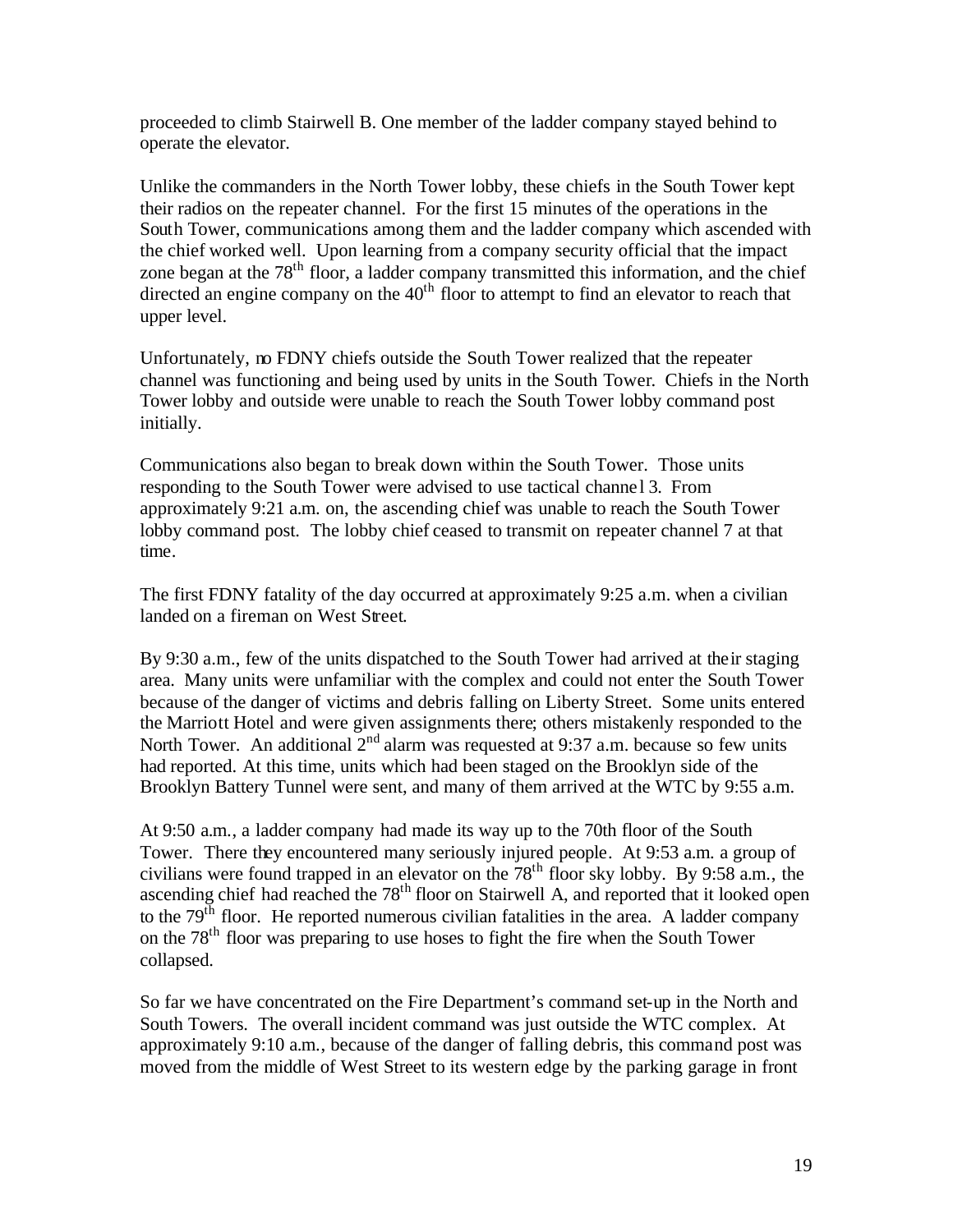of 2 World Financial Center. The overall command post's ability to track all FDNY units was extremely limited.

At approximately 9:20 a.m., the Mayor and the NYPD Commissioner reached the FDNY overall command post. The FDNY Chief of Department briefed the Mayor on operations and stated that this was a rescue mission of civilians. He stated that he believed they could save everyone below the impact zones. He also advised that, in his opinion, rooftop rescue operations would be impossible. None of the chiefs present believed a total collapse of either tower was possible . Later, after the Mayor had left, one senior chief present did articulate his concern that upper floors could begin to collapse in a few hours, and so he said that firefighters thus should not ascend above floors in the sixties.

By 9:20 a.m., significantly more firemen than were dispatched were at the WTC complex or en route. Many off-duty firemen were given permission by company officers to "ride heavy." Others found alternative transportation and responded. In one case an entire company of off-duty firefighters managed to congregate and come to the WTC as a complete team, in addition to the on-duty team which already had been dispatched to the scene. Numerous fire marshals also reported to the WTC.

At 9:46 a.m., the Chief of Department called a third  $5<sup>th</sup>$  alarm. This meant that over onethird of all of the FDNY units in New York City were at or en route to the WTC.

The Police Department was also responding massively after the attack on the South Tower. Almost 2,000 officers had been called to the scene. In addition, the Chief of the Department called for Operation Omega, to evacuate and secure sensitive locations around the city. At 9:06 a.m. the NYPD Chief of Department instructed that no units were to land on the roof of either tower.

An NYPD rescue team in the North Tower lobby prepared to climb at approximately 9:15 a.m. They attempted to check in with the FDNY chiefs present, but were rebuffed. Office of Emergency Management personnel present did not intercede. The team went to work anyway, climbing Stairwell B in order to set up a triage center on upper floors for victims who could not walk. Later, a second rescue team arrived in the North Tower and did not attempt to check-in with the FDNY command post.

NYPD rescue teams also entered the South Tower. The Office of Emergency Management field responder present ensured that they check-in with the lobby chief. In this case, both agreed that the rescue team would ascend in support of FDNY personnel. By 9:15 a.m., two more of these teams were preparing to leave the Church and Vesey mobilization point in order to enter the towers.

At approximately 9:30 a.m. one of the helicopters present advised that a rooftop evacuation still would not be possible.

*Mr. Ciccone: After the Second Tower was hit, we tried to make our way towards that area, but the smoke from the first building, Tower 1, obscured the rooftop of*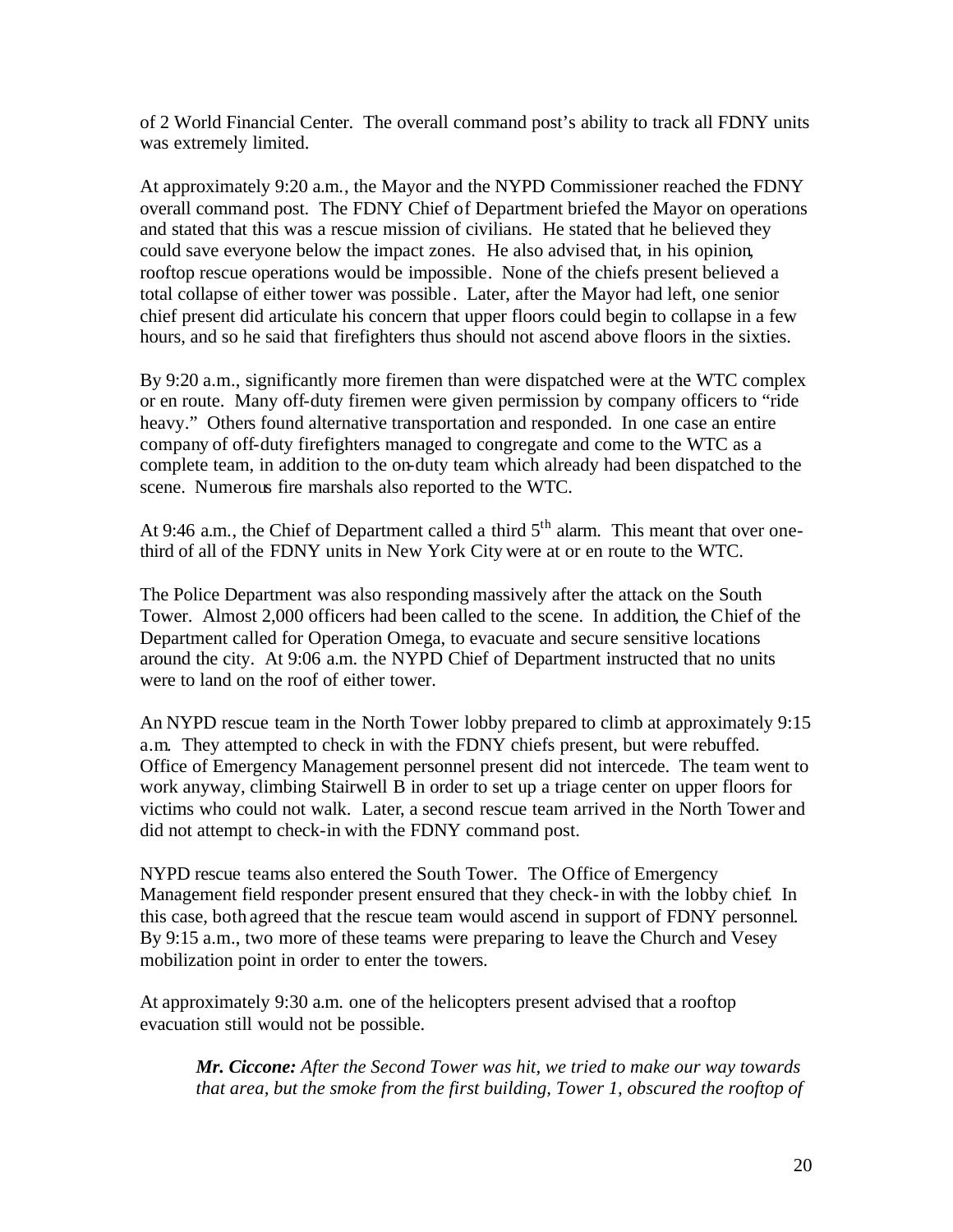*Tower 2. It was the first hour-and-a-half that was critical for these observations—for rooftop rescue. We flew a horseshoe pattern—in that horseshoe pattern—for over a pattern of about an hour-and-a-half before the buildings collapsed. That, the same observations were made. There was no one on the*  roof. Our ability to get in that type position was still factored in by the heat, and *made it difficult to even, to make it plausible, to get on the roof.*

At 9:37 a.m., a civilian on the  $106<sup>th</sup>$  floor of the South Tower reported to a 9-1-1 operator that a lower floor—"90-something floor"—was collapsing. This information was conveyed incorrectly by the 9-1-1 operator to an NYPD dispatcher. The NYPD dispatcher further confused the substance of the 9-1-1 call in conveying at 9:52 a.m. to NYPD officers that "the  $106<sup>th</sup>$  floor is crumbling."

By 9:58 a.m., there were two NYPD rescue teams in each of the two towers, another approaching the North Tower, and approximately ten other NYPD officers climbing in the towers.

*David Norman, Police Officer, NYPD Emergency Service Unit: We went up to the 31st floor where we triaged probably, somewhere around six to a half dozen to a dozen firefighters for a random number of things, chest pains, difficulty breathing, things like that. Prior to that, we would notice that the amount of civilians had dwindled down to almost none. At that point, while we were continuing, or conducting this triage, the South Tower collapsed.* 

In addition, there were numerous NYPD officers on the ground floors throughout the complex, assisting with evacuation, and patrolling and securing the WTC perimeter. A greater number of NYPD officers were staged throughout lower Manhattan, assisting in civilian evacuation, keeping roads clear, and conducting other operations in response to the attacks.

Prior to 9:59 a.m., no NYPD helicopter transmission predicted that either tower would collapse.

Initial responders from outside Port Authority Police commands proceeded to the police desk in 5 WTC or to the fire safety desk in the North Tower lobby. Officers were assigned to assist in stairwell evacuations and to expedite evacuation in the plaza, concourse, and PATH station. As reports of trapped civilians were received, Port Authority Police officers also started climbing stairs for rescue efforts. Others, including the Port Authority Police Superintendent, began climbing toward the impact zone in the North Tower. The Port Authority Police Chief and other senior officers began climbing in the North Tower with the purpose of reaching the Windows of the World restaurant on the  $106<sup>th</sup>$  floor, where there were at least 100 people trapped.

The Port Authority Police Department lacked clear standard operating procedures for coordinating a multi-command response to the same incident. It also lacked a radio channel that all commands could access. Many officers remained on their local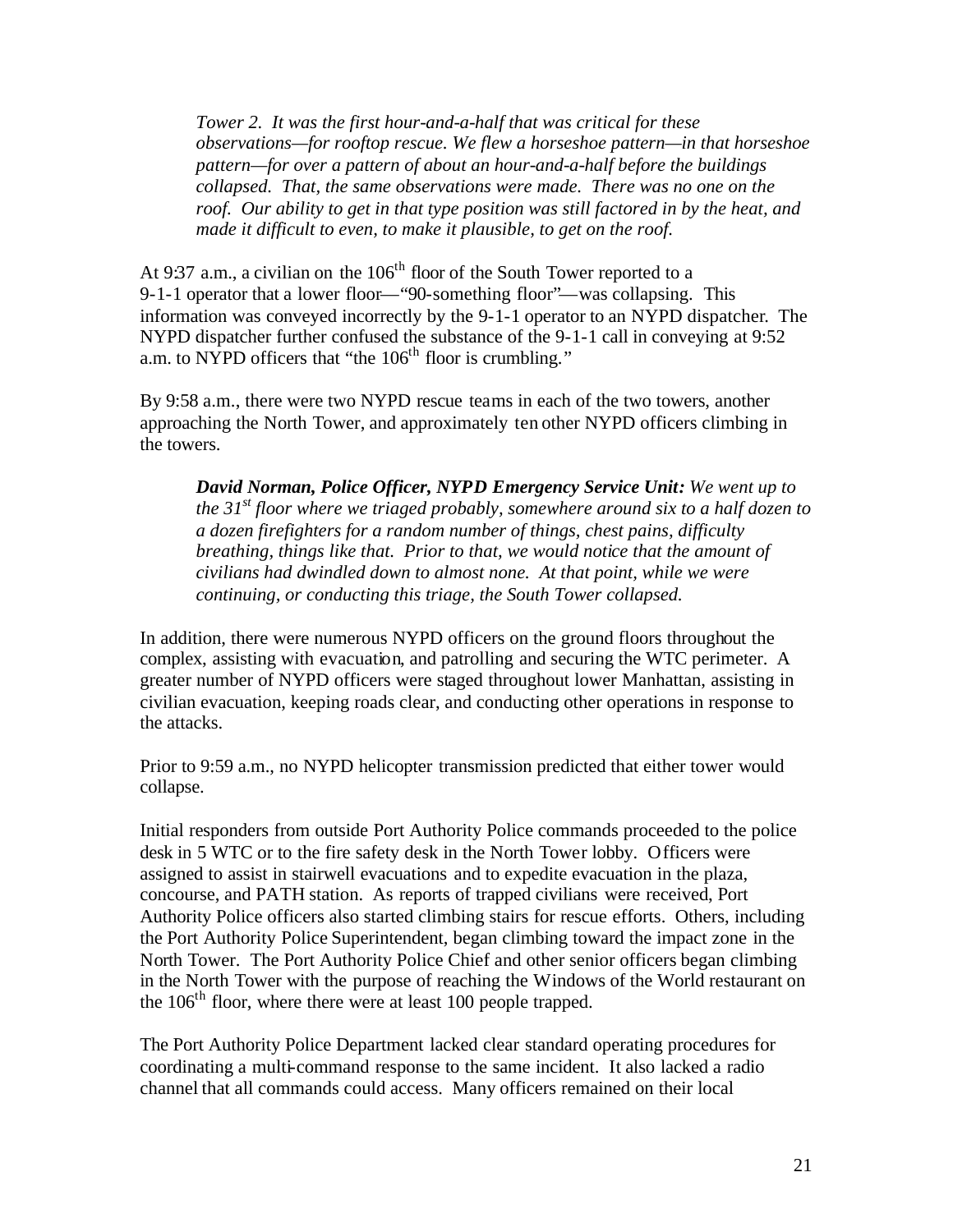command channels, which did not work once they were outside the immediate geographic area of the ir respective commands.

Many Port Authority Police officers from different commands responded on their own initiative. By 9:30 a.m. the Port Authority's central police desk requested that responding officers meet at West and Vesey and await further instructions. In the absence of predetermined leadership roles for an incident of this magnitude, a number of Port Authority inspectors, captains, and lieutenants stepped forward at West and Vesey to formulate an on-site response plan. They were hampered by not knowing how many officers were responding to the site and where those officers were operating. Many of the officers who responded to this command post lacked suitable protective equipment to enter the complex.

By 9:58 a.m., one Port Authority Police officer had reached the sky lobby on the 44<sup>th</sup> floor of the North Tower. Also in the North Tower, two Port Authority teams had reached floors in the upper and lower twenties. Numerous officers also were climbing in the South Tower, including the Port Authority rescue team. Many also were on the ground floors of the complex assisting with evacuation, manning the Port Authority Police desk in 5 WTC, or supporting lobby command posts.

*Sue Keane, Port Authority Police Department: When I got up to Stairwell C in the Mezzanine area, I was the only Port Authority police officer there at the time. There were two civilians there, one Port Authority employee, and there was a Secret Service Agent there. Afterwards, some NYPD officers showed up, and at that time everybody just basically worked together. There was no standard operating procedure. We just did whatever we had to do to guide people out of the stairwell.*

### *Summary*

The emergency response effort escalated with the crash of United 175 into the South Tower. With that escalation, communications and command-and-control became increasingly critical and increasingly difficult. First responders assisted thousands of civilians in evacuating the towers, even as incident commanders from responding agencies lacked knowledge of what other agencies and, in some cases, their own responders were doing.

Then the South Tower collapsed.

### **From 9:59 until 10:26 a.m.**

At 9:59 a.m., the South Tower collapsed in ten seconds.

*Video: South Tower collapses.*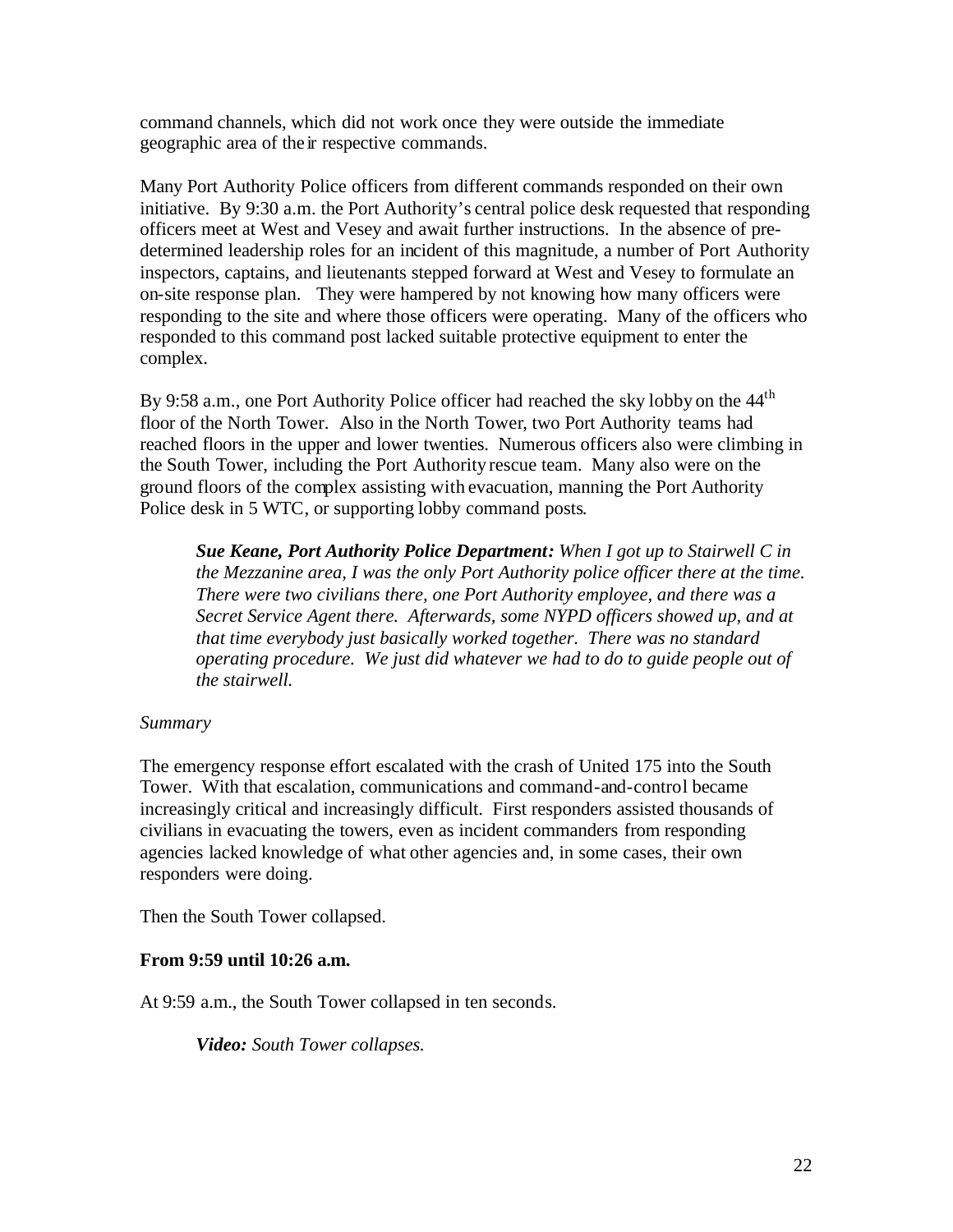We believe that all of the people still inside the tower were killed, as well as a number of individuals—both first responders and civilians—in the concourse, the Marriott, and on neighboring streets.

The next emergency issue was to decide what to do in the North Tower, once the South Tower had collapsed. In the North Tower, 9-1-1 calls placed from above the impact zone grew increasingly desperate. The only civilians still evacuating above the  $10<sup>th</sup>$  floor were those who were injured or handicapped. First responders were assisting those people in evacuating.

Every FDNY command post ceased to operate upon the collapse of the South Tower.

*Mr. Pfeifer: We were in the North Tower communicating with some of our people, and all of a sudden we hear this load roar. And, we were able to go into a small alcove. Immediately to our left, just adjacent to the passageway to 6 World Trade Center. And as you see, everything goes black. And what we thought at this point is that we were the ones in trouble, that something happened, something fell off of the building and crashed into the lobby—that we in the lobby—or maybe the elevators had blown out. But we thought we were the guys in trouble. And when we couldn't maintain our command post in the lobby, we made a decision that we needed to regroup and pull people out of the building.*

*Mr. Hayden: We were completely unaware that the South Tower had collapsed. I don't ever think it was in our realm of thought. We knew some significant event had occurred, whether it was another plane or a bomb, or one of the elevators crashing into the lobby. But certainly it was not in our thought process that the South Tower had collapsed.*

Lacking awareness of the South Tower's collapse, the chiefs in the North Tower nonetheless ordered an evacuation of the building.

*Mr. Pfeifer: I got on the radio and I said, "Command to all units in Tower 1, evacuate the building." And I heard that message relayed up. And then a little later I repeated it: "Evacuate the building." At that point, we had firefighters many floors above, and it takes some time to come down. What we didn't know at that point was that we were running out of time.*

An FDNY marine unit radioed immediately that the South Tower had collapsed. To our knowledge, this information did not reach the chiefs at the scene.

Within minutes some firefighters began to hear evacuation orders over tactical 1, the channel being used in the North Tower. Some FDNY personnel also gave the evacuation instruction on command channel 2, which was much less crowded, as only chiefs were using it. Two battalion chiefs on upper floors heard the instruction on Command 2 and repeated it to everyone they encountered. At least one of them also repeated the evacuation order on tactical 1.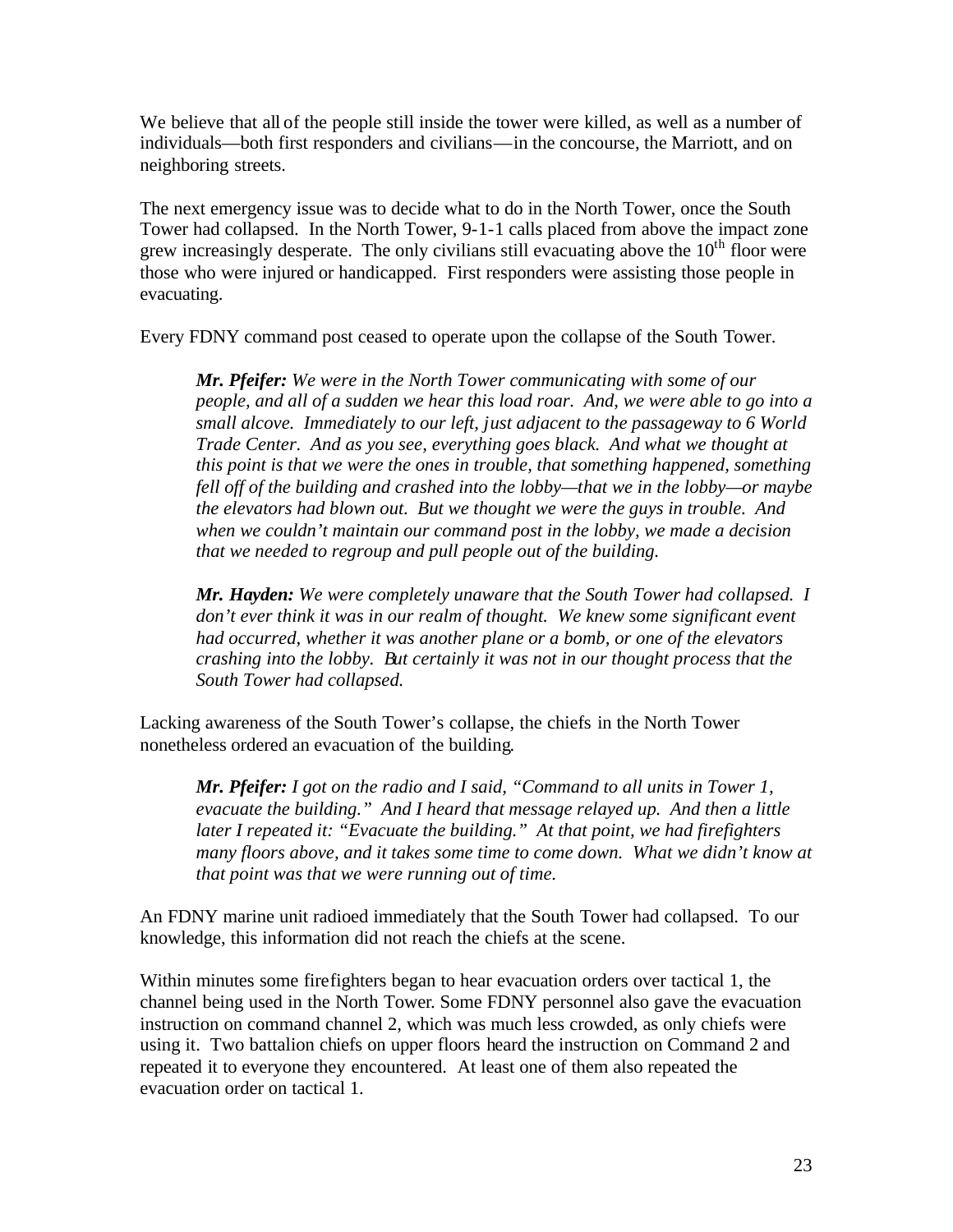Other firefighters did not receive the transmissions. The reasons varied. Some FDNY radios may not have picked up the transmission in the difficult high-rise environment. The difficulty of that environment was compounded by the numerous communications all attempted on tactical 1 after the South Tower collapsed; the channel was overwhelmed, and evacuation orders may have been lost. Some of the firefighters in the North Tower were among those who had responded even though they were off-duty, and they did not have their radios. Finally, some of the firefighters in the North Tower were supposed to have gone to the South Tower and were using the tactical channel assigned to that Tower.

Many firefighters who did receive the evacuation order delayed their evacuation in order to assist victims who could not move on their own. Many perished.

Many chiefs on the scene were unaware that the South Tower collapsed. To our knowledge, none of the evacuation orders given to units in the North Tower followed the specific protocols—which would include stating "mayday, mayday, mayday"—to be given for the most urgent building evacuation. To our knowledge none of the evacuation orders mentioned that the South Tower had collapsed. Firefighters who received these orders lacked a uniform sense of urgency in their evacuation.

*Mr. Hayden: Even with the order to evacuate, the firefighters themselves on the upper floors were not aware that the building had collapsed. They didn't realize the tremendous amount of danger they were in at that time.*

*Mr. Pfeifer: I didn't know, even at this point, that the entire South Tower collapsed. What we were doing here was regrouping, and the firefighters were coming down, and they were coming down with people. And they were helping more people to get out of the building. Like us, they didn't know the building fell down.*

The Police Department had a better understanding of the situation. The South Tower's collapse disrupted the NYPD rescue team command post at Church and Vesey. Nonetheless, the NYPD command structure gave vital help to its units.

*Kenneth Winkler, Detective, NYPD Emergency Service Unit: There was this tremendous roar—tremendous. I looked up and the South Tower was imploding. I got behind a vehicle and it went from white to grey to black, and then back again. As this was happening, I was calling units out of the North Tower. The units in the North Tower did not know that the South Tower had collapsed.*

*Mr. Norman: We at that point—because we were in an area where there were no windows—didn't exactly know what was going on. Our building obviously violently shook. The noise from the collapse was heard by us, but we didn't know exactly what we were going through.*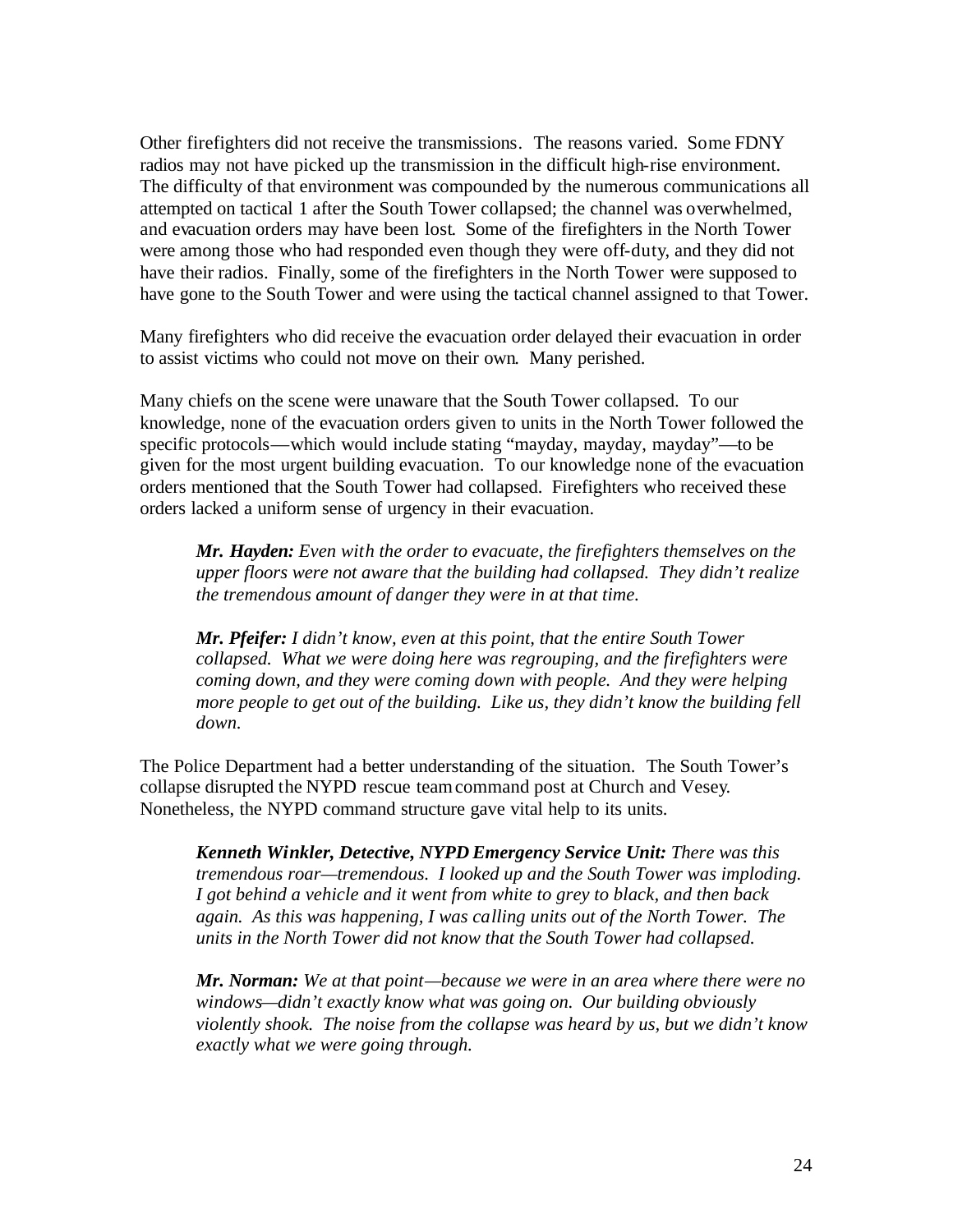*Mr. Winkler: The building was shaking, the ceiling tiles were falling, but we did not know why—this was the result of the South Tower collapsing.*

*Mr. Norman: As soon as that subsided somewhat, we were communicated from Officer Winkler, who was our command post operator, that the South Tower had completely collapsed and we were being called out of the building. At first, we kinda didn't understand it, that transmission. We clearly understood it, but to think that a building of one hundred and some stories was like, you know, almost, not believable at that moment. So we asked for him to confirm that and to repeat his message. He then explained that there was no South Tower, that it was absolutely gone, and our building was in imminent danger of collapse, and that we should come out of the building immediately.*

*Mr. Winkler: They descended down in a controlled manner, still checking the floors on the way down. They didn't rush out. As they got down and they got across West Street, the North Tower collapsed.*

Many NYPD radio frequencies became overwhelmed with transmissions relating to injured, trapped, or missing officers. By 10:10 a.m., the NYPD rescue team advised that they were moving their command post north and began moving vehicles in that direction.

NYPD Aviation radioed in immediately that the South Tower had collapsed. At 10:08 a.m., an aviation helicopter pilot advised that he did not believe the North Tower would last much longer. There was no ready way to relay this information to the fire chiefs in the North Tower.

Both NYPD rescue teams in the North Tower knew that the South Tower had collapsed and evacuated the building. One remained in the complex near 5 and 6 WTC in order to keep searching for people who needed help. A majority of these officers died.

At the time of the South Tower's collapse, a number of NYPD and Port Authority Police officers, as well as some FDNY personnel, were operating in different groups in the North Tower mezzanine, the WTC plaza, and the concourse, as well as on the neighboring streets. Many of these officers were thrown into the air and were enveloped in the total darkness of the debris cloud. Within minutes of the South Tower collapse, these officers began to regroup in the darkness and to lead the remaining civilians and injured officers out of the complex. Many of these officers continued rescue operations in the immediate vicinity of the North Tower and remained there until the North Tower collapsed. Many lost their lives.

The collapse of the South Tower also forced the evacuation of the Port Authority Police command post on West and Vesey, forcing its officers to move north. There is no evidence that Port Authority Police officers from outside the WTC command ever heard an evacuation order on their radios. Some of these officers in the North Tower determined to evacuate, either on their own, or in consultation with other first responders they came across. One Port Authority Police officer from the WTC command reported